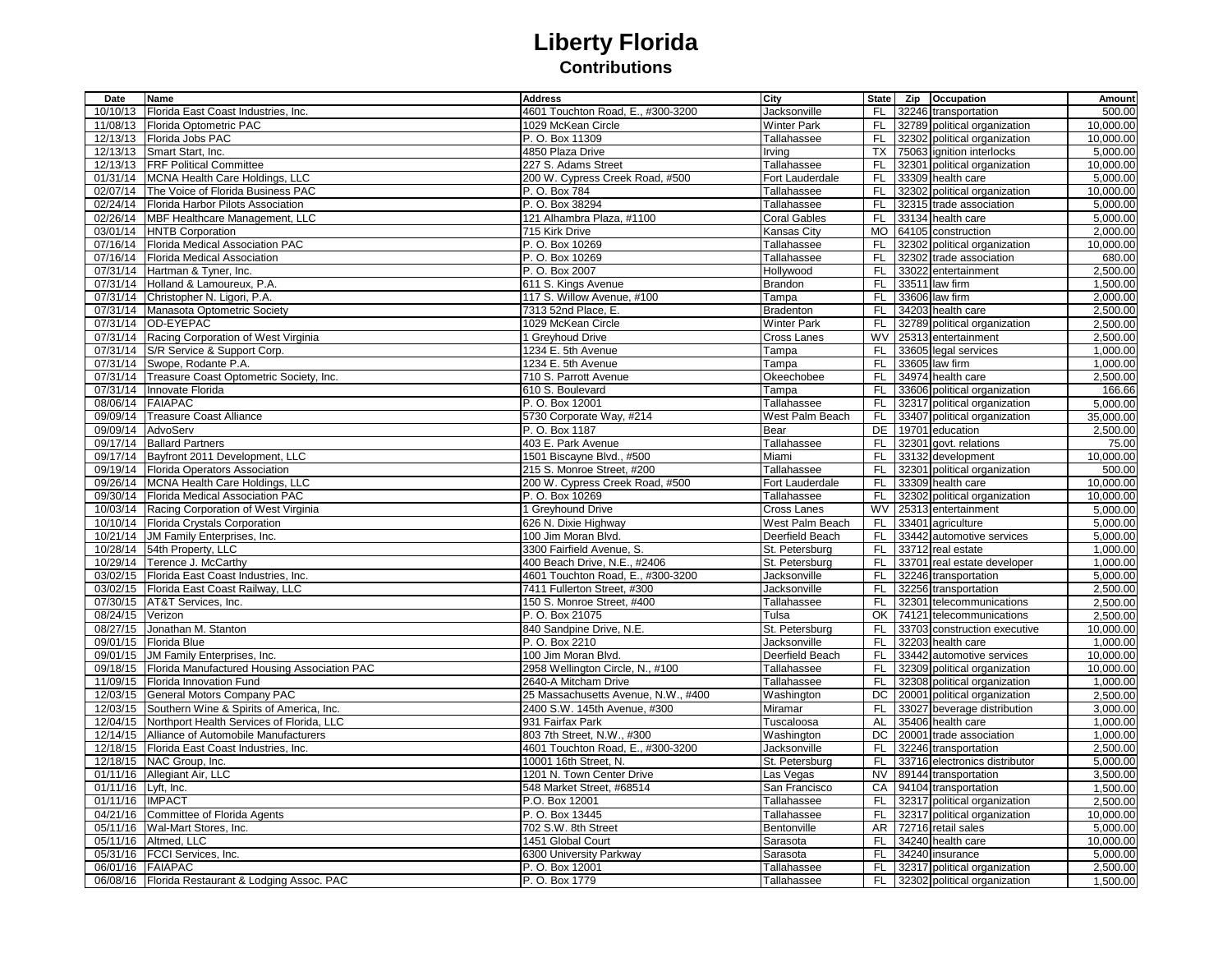|                  | 06/08/16 The Geo Group, Inc.                                 | 621 N.W. 53rd Street, #700          | Boca Raton              | FL.            | 33487 corrections                                 | 10,000.00            |
|------------------|--------------------------------------------------------------|-------------------------------------|-------------------------|----------------|---------------------------------------------------|----------------------|
|                  | 06/08/16 The Geo Group, Inc.                                 | 621 N.W. 53rd Street, #700          | <b>Boca Raton</b>       | FL             | 33487 corrections                                 | 5,000.00             |
|                  | 06/13/16 LEMA Construction & Developers, Inc.                | 10001 16th Street. N.               | St. Petersburg          | FL             | 33716 construction                                | 10,000.00            |
|                  | 06/16/16 HNTB Corporation                                    | 715 Kirk Drive                      | Kansas City             | <b>MO</b>      | 64105 construction                                | 5.000.00             |
|                  | 06/24/16 RAI Services Company                                | P. O. Box 464                       | Winston-Salem           | <b>NC</b>      | 27102 agriculture                                 | 10.000.00            |
|                  |                                                              |                                     |                         |                |                                                   |                      |
|                  | 06/24/16 United States Sugar Corporation                     | 111 Ponce de Leon Avenue            | Clewiston               | FL.            | 33440 agriculture                                 | 10,000.00            |
|                  | 06/24/16 Palm Beach Kennel Club                              | 1111 N. Congress Avenue             | West Palm Beach         | FL             | 33409 pari-mutuels                                | 2,000.00             |
|                  | 07/07/16 Citizens for Common Sense in Government             | 3478 Garden View Way                | Tallahassee             | FL.            | 32309 political organization                      | 15,000.00            |
| 07/14/16         | LEMA Construction & Developers, Inc.                         | 10001 16th Street, N.               | St. Petersburg          | <b>FL</b>      | 33716 construction                                | 2,500.00             |
|                  | 07/21/16 LKQ Corp. Employee Good Government Fund             | 500 W. Madison Street, #2800        | Chicago                 | IL             | 60661 political organization                      | 1,000.00             |
| 07/25/16         | Home Port Marina, Inc.                                       | P. O. Box 2530                      | <b>Muscle Shoals</b>    | <b>AL</b>      | 35662 maritime services                           | 5,000.00             |
|                  | 08/03/16 Alliance of Automobile Manufacturers                | 803 7th Street, N.W., #300          | Washington              | DC             | 20001 trade association                           | 1,000.00             |
|                  | 08/04/16   Heritage P & C Insurance Company                  | 2600 McCormick Drive, #300          | Clearwater              | FL.            | 33759 insurance                                   | 20,000.00            |
|                  | 08/04/16 The Doctors Company Florida PAC                     | 185 Greenwood Road                  | Napa                    | CA             | 94558 political organization                      | 5,000.00             |
|                  | 08/18/16 Enterprise Holdings, Inc. PAC                       | 600 Corporate Park Drive            | St. Louis               | <b>MO</b>      | 63105 political organization                      | 2,500.00             |
|                  | 08/18/16 Citizens for Common Sense in Government             | 3478 Garden View Way                | Tallahassee             | FL.            | 32309 political organization                      | 5,000.00             |
| 08/19/16 MetLife |                                                              | 18210 Crane Nest Drive              | Tampa                   | <b>FL</b>      | 33647 insurance                                   | 1,000.00             |
|                  | 09/06/16 Hercules Properties, LTD                            | 1900 W. Commercial Blvd., #180      | Fort Lauderdale         | <b>FL</b>      | 33309 real estate                                 | 1,000.00             |
|                  | 09/09/16 J. Kokolakis Contractiong, Inc.                     | 202 E. Center Street                | <b>Tarpon Springs</b>   | FL.            | 34689 construction                                | 5,000.00             |
|                  | 09/15/16 Allegiant Air, LLC                                  | 1201 N. Town Center Drive           | Las Vegas               | <b>NV</b>      | 89144 transportation                              | 1,500.00             |
|                  |                                                              |                                     |                         | IL             |                                                   |                      |
|                  | 09/15/16 Allstate Insurance Company                          | 2775 Sanders Road                   | Northbrook              |                | 60062 insurance                                   | 1,000.00             |
|                  | 09/15/16 Amscot Corporation                                  | 600 N. Westshore Blvd., #1200       | Tampa                   | FL.            | 33609 financial services                          | 5,000.00             |
| 09/15/16         | CarPAC                                                       | 400 N. Meridian Street              | Tallahassee             | <b>FL</b>      | 32301 political organization                      | 10,000.00            |
|                  | 09/15/16 Derby Lane St. Petersberg Kennel Club               | 10490 Gandy Blvd., N.               | St. Petersburg          | FL.            | 33702 entertainment                               | 5,000.00             |
|                  | 09/15/16 FRF Political Committee                             | 227 S. Adams Street                 | Tallahassee             | <b>FL</b>      | 32301 political organization                      | 5,000.00             |
|                  | 09/15/16 FTBA Transportation PAC                             | 610 S. Boulevard                    | Tampa                   | <b>FL</b>      | 33606 political organization                      | 5,000.00             |
|                  | 09/15/16 Federated National Holding Company                  | 14050 N.W. 14th Street, #180        | Sunrise                 | F <sub>L</sub> | 33323 insurance                                   | 1,000.00             |
|                  | 09/15/16 Florida Crystals Corporation                        | 626 N. Dixie Highway                | West Palm Beach         | FL             | 33401 agriculture                                 | 5,000.00             |
|                  | 09/15/16 Florida Prosperity Fund                             | P.O. Box 10085                      | Tallahassee             | FL.            | 32302 political organization                      | 5,000.00             |
| 09/15/16         | James W. Holton                                              | 150 153rd Avenue, #203              | Madeira Beach           | FL.            | 33708 attorney                                    | 5,000.00             |
|                  | 09/15/16 Liberty Dog                                         | P. O. Box 390                       | Tallahassee             | FL             | 32302 govt. relations                             | 5,000.00             |
|                  | 09/15/16 Microsoft Corporation PAC                           | 16011 N.E. 36th Way                 | Redmond                 | <b>WA</b>      | 98073 political organization                      | 2,500.00             |
|                  |                                                              |                                     |                         |                |                                                   |                      |
|                  |                                                              |                                     |                         |                |                                                   |                      |
|                  | 09/15/16 Natl. Assoc.of Prof. Surplus Lines                  | 4131 N. Mulberry Drive, #200        | Kansas Cty              | <b>MO</b>      | 64116 trade association                           | 5,000.00             |
|                  | 09/15/16 RSA Consulting Group, LLC                           | 235 W. Brandon Blvd., #640          | Brandon                 | FL.            | 33511 govt. relations                             | 2,500.00             |
|                  | 09/15/16 Jonathan M. Stanton                                 | 840 Sandpine Drive, N.E.            | St. Petersburg          | FL.            | 33703 construction executive                      | 5,000.00             |
| 09/15/16         | United States Sugar Corporation                              | 111 Ponce de Leon Avenue            | Clewiston               | FL             | 33440 agriculture                                 | 10,000.00            |
| 09/15/16         | The Voice of Florida Business PAC                            | P. O. Box 784                       | Tallahassee             | <b>FL</b>      | 32302 political organization                      | 5,000.00             |
| 09/19/16         | Innovate Florida                                             | 610 S. Boulevard                    | Tampa                   | <b>FL</b>      | 33606 political organization                      | 10,000.00            |
|                  | 09/21/16 William L. Edwards                                  | 150 2nd Avenue, N., #1600           | St. Petersburg          | <b>FL</b>      | 33701 real estate                                 | 5,000.00             |
| 09/30/16         | Thomas K. Olk                                                | 3333 W. Pensacola Street, #300      | Tallahassee             | FL             | 32304 youth counselor                             | 425.00               |
|                  | 10/07/16 JM Family Enterprises, Inc.                         | 100 Jim Moran Blvd.                 | Deerfield Beach         | FL.            | 33442 automotive services                         | 5,000.00             |
|                  | 10/13/16 McKesson Corporation Employees Political Fund       | One Post Street, 32nd Floor         | San Francisco           | CA             | 94104 political organization                      | 1,250.00             |
|                  | 10/13/16 MCNA Health Care Holdings, LLC                      | 200 W. Cypress Creek Road, #500     | Fort Lauderdale         | <b>FL</b>      | 33309 health care                                 | 5,000.00             |
|                  | 10/17/16 Molina Healthcare, Inc.                             | 200 Oceangate, 6th Floor            | Long Beach              | CA             | 90802 health care                                 | 1,000.00             |
|                  | 10/17/16 Florida Blue                                        | P. O. Box 2210                      | Jacksonville            | FL.            | 32203 health care                                 | 1,000.00             |
|                  | 10/26/16 AT&T Services, Inc.                                 | 150 S. Monroe Street, #400          | Tallahassee             | FL             | 32301 telecommunications                          | 2,500.00             |
|                  | 10/27/16 Tower Hill Insurance Group, LLC                     | P.O. Box 147018                     | Gainesville             | <b>FL</b>      | 32614 insurance                                   | 3,500.00             |
|                  | 11/01/16 Hall Investments                                    | One Linden Place                    | <b>Great Neck</b>       | <b>NY</b>      |                                                   | 1,000.00             |
|                  | 11/01/16   Florida Health Care Political Action Committee    | 307 W. Park Avenue                  |                         | FL.            | 11021 real estate<br>32301 political organization | 1,000.00             |
|                  |                                                              |                                     | Tallahassee             |                |                                                   |                      |
|                  | 12/14/16 TechNet Political Action Committee                  | 20 Park Road, #E                    | <b>Burlingame</b>       | CA             | 94010 political organization                      | 1,250.00             |
|                  | 12/14/16 General Motors Company PAC                          | 25 Massachusetts Avenue, N.W., #400 | Washington              | DC             | 20001 political organization                      | 5,000.00             |
| 12/22/16         | Vernon N. Reaser, III                                        | 5208 Beech Street                   | <b>Bellaire</b>         | <b>TX</b>      | 77401 education                                   | 2,000.00             |
|                  | 01/05/17 Anthony Georgiadis                                  | 727 S. Edison Avenue                | Tampa                   | FL             | 33606 investor                                    | 2,000.00             |
| 01/16/17         | Chris Van Smith                                              | 103 Dockside Circle                 | Weston                  | <b>FL</b>      | 33327 medical dispensary exec.                    | 1,000.00             |
| 01/16/17         | Verde, Inc.                                                  | 2300 N. Scenic Highway              | Lake Wales              | <b>FL</b>      | 33898 medical dispensary                          | 1,000.00             |
| 01/25/17         | <b>LEMA Construction</b>                                     | 1631 Commerce Avenue, N.            | St. Petersburg          | FL             | 33716 construction                                | 10,000.00            |
| 02/01/17         | <b>USAA</b>                                                  | P. O. Box 34330                     | San Antonio             | <b>TX</b>      | 78265 insurance                                   | 1,500.00             |
| 02/01/17         | J. M. Culpepper                                              | P. O. Box 275                       | Jupiter                 | FL.            | 33468 insurance                                   | 150.00               |
|                  | 02/01/17 Meenan, P.A.<br>02/01/17 Safelite Fulfillment, Inc. | P. O. Box 11247<br>P. O. Box 182827 | Tallahassee<br>Columbus | FL.            | 32302 law firm<br>OH 43218 auto glass repair      | 1,000.00<br>1,500.00 |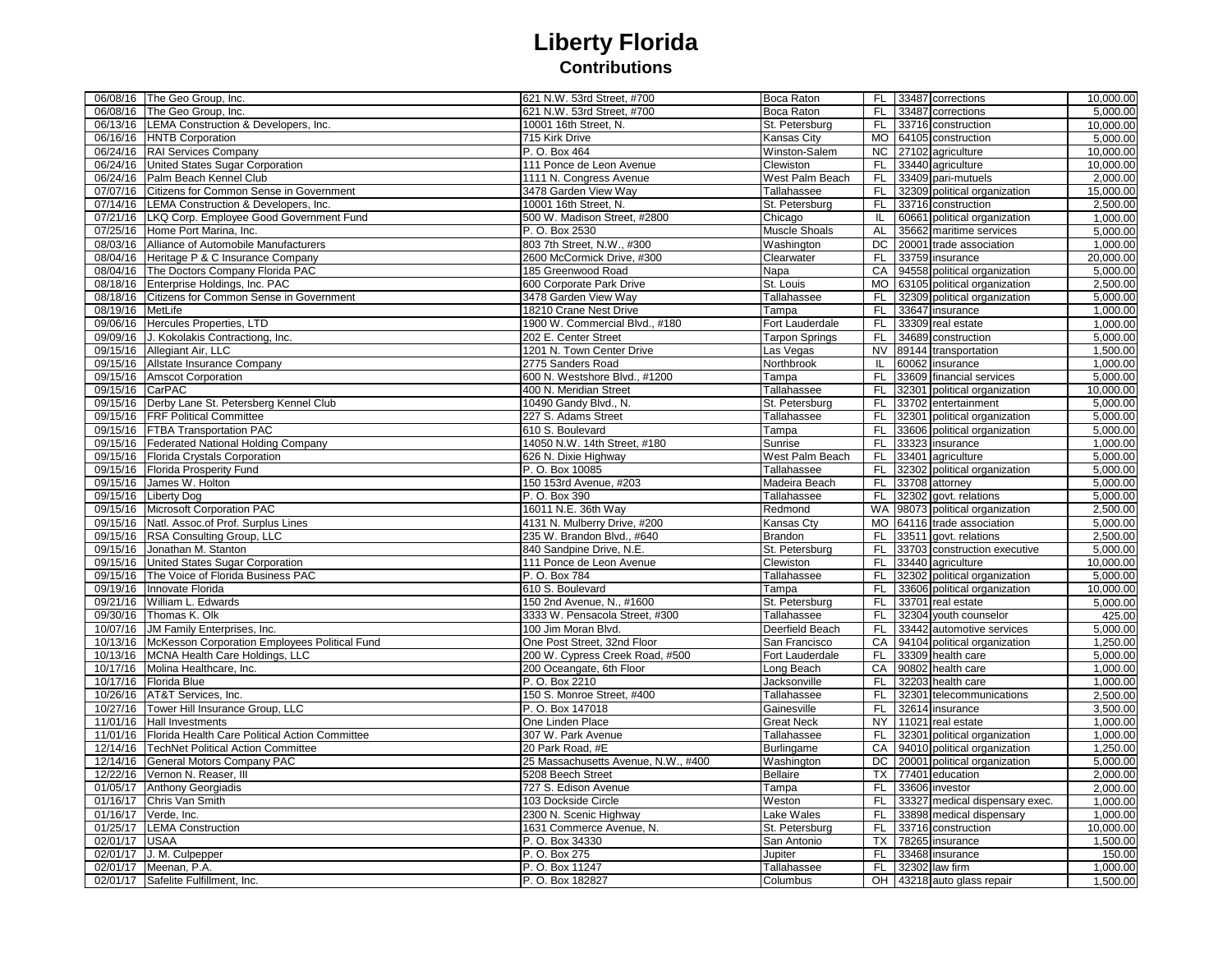|          | 02/01/17   Financial Reform in Government Network             | 8489 Cabin Hill Road              | Tallahassee               | <b>FL</b>       | 32311 political organization | 1,000.00  |
|----------|---------------------------------------------------------------|-----------------------------------|---------------------------|-----------------|------------------------------|-----------|
| 02/01/17 | Agents For a Better Florida                                   | 8489 Cabin Hill Road              | Tallahassee               | <b>FL</b>       | 32311 political organization | 1,000.00  |
| 02/01/17 | People's Trust PAC                                            | 18 People's Trust Way             | Deerfield Beach           | F <sub>L</sub>  | 33441 political organization | 1,500.00  |
|          | 02/01/17 Property Casualty Insurers Association of America    | 8700 W. Byrn Mawr Avenue, #1200S  | Chicago                   | IL              | 60631 political organization | 1,000.00  |
| 02/01/17 | American Traditions Insurance Company                         | 7785 66th Street, N.              | Pinellas Park             | <b>FL</b>       | 33781 insurance              | 250.00    |
| 02/01/17 | Modern USA Insurance Company                                  | 7785 66th Street, N.              | Pinellas Park             | <b>FL</b>       | 33781 insurance              | 250.00    |
| 02/01/17 | Modern USA Insurance, LLC                                     | 7785 66th Street, N.              | <b>Pinellas Park</b>      | <b>FL</b>       | 33781 insurance              | 250.00    |
|          | 02/01/17   T J Jerger MGA, LLC                                | 7785 66th Street, N.              | Pinellas Park             | <b>FL</b>       | 33781 insurance              | 250.00    |
|          | 02/01/17   Dulce M. Suarez-Resnick                            | 3911 S.W. 186th Avenue            | Miramar                   | <b>FL</b>       | 33029 insurance              | 75.00     |
| 02/01/17 | James A. Sullivan, Jr.                                        | 647 N.E. Terrace                  | Fort Lauderdale           | <b>FL</b>       | 33304 insurance              | 75.00     |
|          | 02/01/17 Government Employees Insurance Company               | One Geico Plaza                   | Washington                | $\overline{DC}$ | 20076 insurance              | 1,000.00  |
| 02/06/17 | Allstate Insurance Company                                    | 2775 Sanders Road                 | Northbrook                | IL.             | 60062 insurance              | 500.00    |
|          | 02/06/17 Bryon Ehrhart                                        | 2444 N. Orchard Street            | Chicago                   | IL              | 60614 insurance executive    | 1,000.00  |
| 02/16/17 | Gulf Coast Botanicals, Inc.                                   | 7963 Sailboat Key Blvd., S., #604 | South Pasadena            | <b>FL</b>       | 33707 healthcare             | 1,500.00  |
|          | 02/16/17 Derik D. Reichenbach                                 | 9985 W. Tree Tops Court           | Davie                     | F <sub>L</sub>  | 33328 health care executive  | 1,000.00  |
| 02/20/17 | <b>Land Consulting Services</b>                               | 507 N. New York, #R-5             | <b>Winter Park</b>        | <b>FL</b>       | 32789 real estate            | 5,000.00  |
| 02/20/17 | Floridian's For A Stronger Democracy                          | P. O. Box 10085                   | Tallahassee               | <b>FL</b>       | 32302 political organization | 5,000.00  |
| 02/21/17 | Elevated, LLC                                                 | 645 W. 9th Street, #110-425       |                           | CA              | 90015 entertainment          | 2,500.00  |
| 02/21/17 | American Insurance Association                                | 555 12th Street, N.W., #550       | Los Angeles<br>Washington | $\overline{DC}$ | 20004 trade association      | 2,500.00  |
| 02/21/17 |                                                               | 2600 McCormick Drive, #300        | Clearwater                | <b>FL</b>       |                              | 2,500.00  |
|          | Heritage Insurance Holdings, Inc.                             |                                   |                           |                 | 33759 insurance              |           |
| 02/21/17 | The Geo Group, Inc.                                           | 621 N.W. 53rd Street, #700        | <b>Boca Raton</b>         | <b>FL</b>       | 33487 corrections            | 5,000.00  |
| 02/21/17 | Gunster                                                       | 777 S. Flagler Drive              | West Palm Beach           | <b>FL</b>       | 33401 law firm               | 1,000.00  |
| 02/24/17 | Vernon N. Reaser, III                                         | 5208 Beech Street                 | <b>Bellaire</b>           | <b>TX</b>       | 77401 education              | 2,500.00  |
| 02/24/17 | Automated HealthCare Solutions, LLC                           | 2901 S.W. 149th Avenue, #400      | Miramar                   | <b>FL</b>       | 33027 health care            | 5,000.00  |
| 02/24/17 | <b>RAI Services Company</b>                                   | P. O. Box 464                     | Winston-Salem             | <b>NC</b>       | 27102 tobacco                | 5,000.00  |
| 02/24/17 | United States Sugar Corporation                               | 111 Ponce de Leon Avenue          | Clewiston                 | FL              | 33440 agriculture            | 5,000.00  |
| 02/24/17 | The Doctors Company Florida PAC                               | 185 Greenwood Road                | Napa                      | CA              | 94558 political organization | 5,000.00  |
| 03/02/17 | Cypress Creek Renewables, LLC                                 | 3250 Ocean Park Blvd., #355       | Santa Monica              | CA              | 90405 solar energy           | 1,500.00  |
| 03/02/17 | Pine Gate Renewables, LLC                                     | 1111 Hawthorne Lane, #201         | Charlotte                 | <b>NC</b>       | 28205 solar energy           | 1,500.00  |
| 03/02/17 | Jonathan M. Stanton                                           | 840 Sand Pine Drive, N.E.         | St. Petersburg            | <b>FL</b>       | 33703 construction exec.     | 1,000.00  |
| 03/02/17 | Hamilton Partnership, LTD                                     | 333 First Street N.E., #F         | St. Petersburg            | <b>FL</b>       | $33701$ law firm             | 500.00    |
| 03/02/17 | Hamilton Partnership, LTD                                     | 333 First Street N.E., #F         | St. Petersburg            | <b>FL</b>       | 33701 law firm               | 500.00    |
| 03/02/17 | Robert Kapusta, Jr.                                           | 1410 45th Avenue, N.              | St. Petersburg            | <b>FL</b>       | 33703 attorney               | 1,000.00  |
| 03/02/17 | Kenneth E. Thornton                                           | 105 14th Avenue                   | St. Pete Beach            | <b>FL</b>       | 33706 attorney               | 250.00    |
|          | 03/02/17 Worldwide Interactive Network, Inc.                  | 1000 Waterford Place, #300        | Kingston                  | <b>TN</b>       | 37763 i.t. services          | 2,500.00  |
| 03/02/17 | Nutraceutical Corporation                                     | 1500 Kearns Blvd.                 | Park City                 | UT              | 84060 pharmaceutical         | 2,500.00  |
|          | 03/02/17 Florida Blue                                         | P. O. Box 2210                    | Jacksonville              | FL              | 32203 health care            | 1,000.00  |
|          | 03/02/17 Oakley Groves, Inc.                                  | 101 ABC Road                      | Lake Wales                | <b>FL</b>       | 33859 agriculture            | 2,000.00  |
|          | 03/02/17 Wiregrass Ranch, Inc.                                | 3717 Turman Loop, #102            | <b>Wesley Chapel</b>      | <b>FL</b>       | 33544 real estate            | 5,000.00  |
|          | 03/03/17 Florida Manufactured Housing Assoc. PAC              | 2958 Wellington Circle, N., #100  | Tallahassee               | FL              | 32309 political organization | 2,500.00  |
|          | 03/03/17 Lewis Longman & Walker, P.A.                         | 515 N. Flagler Drive, #1500       | West Palm Beach           | <b>FL</b>       | 33401 law firm               | 1,500.00  |
|          | 03/03/17 Ronald H. Schlosser                                  | 400 Beach Drive N.E., #2304       | St. Petersburg            | FL              | 33701 retired                | 1,000.00  |
| 03/06/17 | Heritage MGA, LLC                                             | 2600 McCormick Drive, #300        | Clearwater                | <b>FL</b>       | 33759 insurance              | 1,000.00  |
| 03/06/17 | <b>SNK Consultants, LLC</b>                                   | P.O. Box 16375                    | Tallahassee               | F <sub>L</sub>  | 32317 business management    | 1,000.00  |
| 03/06/17 | <b>IMPACT</b>                                                 | P. O. Box 12001                   | Tallahassee               | <b>FL</b>       | 32317 political organization | 5,000.00  |
| 03/06/17 | AutoNation                                                    | 200 S.W. 1st Avenue               | Fort Lauderdale           | <b>FL</b>       | 33301 automotive services    | 1,500.00  |
| 03/06/17 | Florida Assn. of Motorist Service Providers, Inc.             | 11287 S. Dixie Highway            | Miami                     | <b>FL</b>       | 33156 trade association      | 2,500.00  |
| 03/06/17 | Penn Credit Corporation                                       | 916 S. 14th Street                | Harrisburg                | PA              | 17104 collection services    | 5,000.00  |
| 03/06/17 | Ronald Book, P.A.                                             | 18851 N.E. 29th Avenue, #1010     | Aventura                  | <b>FL</b>       | 33180 govt. relations        | 2,500.00  |
| 03/06/17 | <b>MAM Title Consultants</b>                                  | 12700 Biscayne Blvd.              | North Miami               | F <sub>L</sub>  | 33181 title services         | 1,000.00  |
| 03/06/17 | Windhaven Insurance Company                                   | 8550 N.W. 33rd Street, #400       | Doral                     | FL              | 33122 insurance              | 1,000.00  |
| 03/06/17 | Innovate Florida PC                                           | 610 S. Boulevard                  | Tampa                     | <b>FL</b>       | 33606 political organization | 10,000.00 |
| 03/06/17 | Deloitte Services, LP                                         | 4022 Sells Drive                  | Hermitage                 | $\overline{T}N$ | 37076 financial services     | 1,000.00  |
| 03/06/17 | Airbnb, Inc.                                                  | 888 Brannan Street, 4th Floor     | San Francisco             | CA              | 94103 real estate            | 5,000.00  |
| 03/06/17 | Access Holdings Group, Inc.                                   | 5889 S. Williamson Blvd., #1327   | Port Orange               | <b>FL</b>       | 32128 financial services     | 1,500.00  |
| 03/06/17 | Frontline Insurance Managers, Inc.                            | 500 International Parkway         | Lake Mary                 | <b>FL</b>       | 32746 insurance              | 2,000.00  |
| 03/06/17 | Florida Independent Pharmacy Network Legislative Defense Fund | 3375-I Capital Circle, N.E.       | Tallahassee               | <b>FL</b>       | 32308 trade association      | 1,000.00  |
| 06/21/17 | Truth Matters, Inc.                                           | 115 E. Park Avenue, #1            | Tallahassee               | <b>FL</b>       | 32301 political organization | 15,000.00 |
| 06/27/17 | Duke Energy                                                   | P. O. Box 601297                  | <b>Treasure Island</b>    | FL              | 33706 energy                 | 10,000.00 |
|          | 07/26/17   Florida East Coast Industries, Inc.                | 2855 LeJeune Road, 4th Floor      | <b>Coral Gables</b>       | FL.             | 33134 transportation         | 3,000.00  |
|          |                                                               |                                   |                           |                 |                              |           |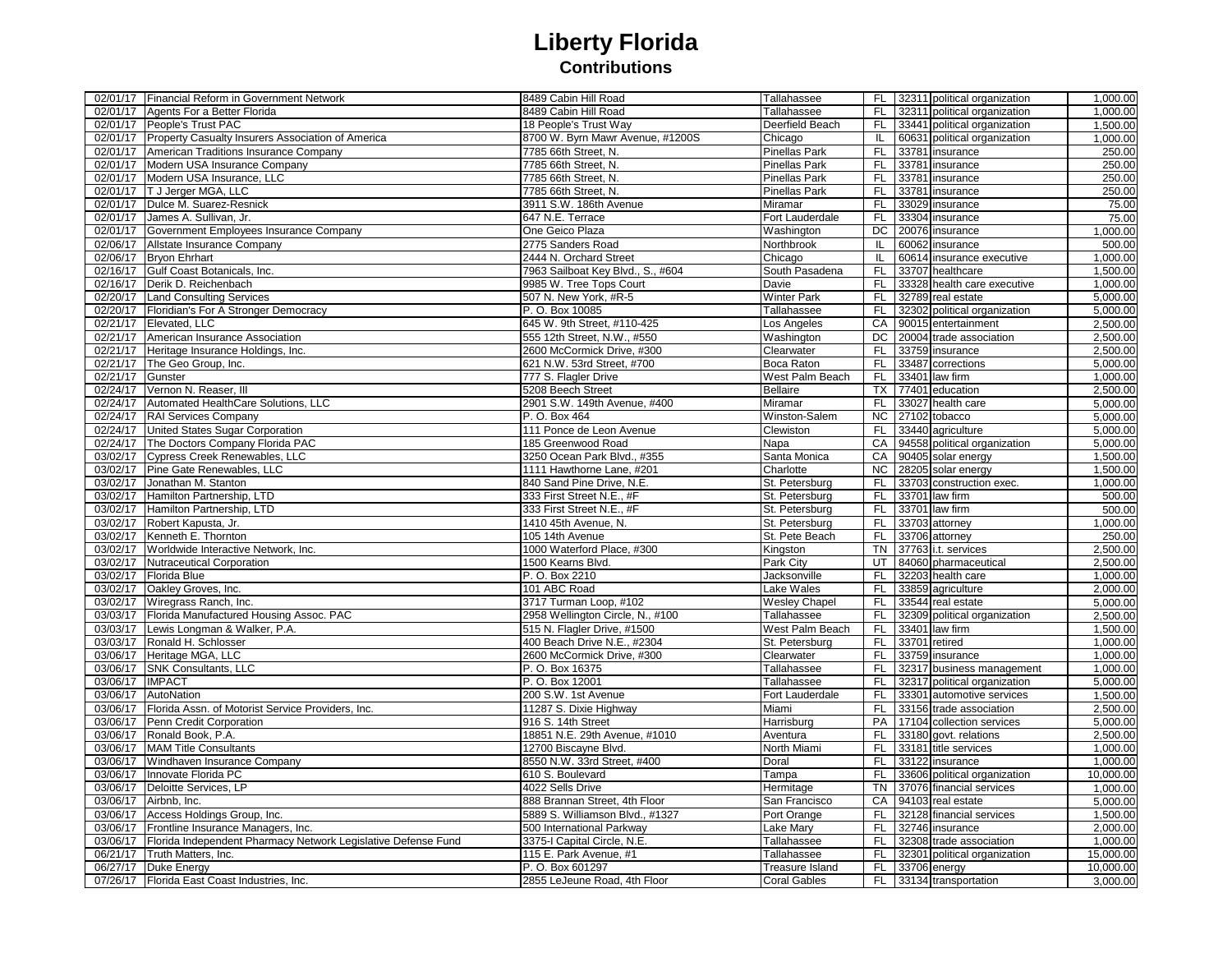| 07/28/17             | Florida Senior Living PC                           | 8489 Cabin Hill Road                     | Tallahassee           | <b>FL</b>       | 32311 political organization                       | 2,500.00             |
|----------------------|----------------------------------------------------|------------------------------------------|-----------------------|-----------------|----------------------------------------------------|----------------------|
| 08/01/17             | Woolpert, Inc. Political Action Committee          | 4454 Idea Center Blvd.                   | Dayton                | OH              | 45430 political organization                       | 2.500.00             |
| 08/08/17             | Innovate Florida PC                                | 610 S. Boulevard                         | Tampa                 | <b>FL</b>       | 33606 political organization                       | 25,000.00            |
| 08/08/17             | <b>Bellpower PAC</b>                               | 150 S. Monroe Street, #400               | Tallahassee           | <b>FL</b>       | 32301 political organization                       | 5,000.00             |
| 08/14/17             | Mitigation Banking for Florida's Future            | 315 S. Calhoun Street, #830              | Tallahassee           | <b>FL</b>       | 32301 political organization                       | 1,500.00             |
| 08/14/17             | Lewis Longman & Walker, P.A.                       | 315 S. Calhoun Street, #830              | Tallahassee           | <b>FL</b>       | 32301 law firm                                     | 2.000.00             |
| 08/14/17             | Florida Manufactured Housing Association PAC, Inc. | 1284 Timberlane Road                     | Tallahassee           | <b>FL</b>       | 32312 political organization                       | 1,500.00             |
| 08/15/17             | RSA Consulting Group, LLC                          | 235 W. Brandon Blvd., #640               | <b>Brandon</b>        | <b>FL</b>       | 33511 govt. relations                              | 2,000.00             |
| 08/20/17             | Tmaxsoft. Inc.                                     | 230 W. Monroe Street, #1950              | Chicago               | -IL             | 60606 software                                     | 2.500.00             |
| 09/01/17             | Innovate Florida PC                                | 610 S. Boulevard                         | Tampa                 | <b>FL</b>       | 33606 political organization                       | 25,000.00            |
| 09/17/17             | Florida Operators Association                      | 119 S. Monroe Street, #200               | Tallahassee           | <b>FL</b>       | 32301 political organization                       | 1,000.00             |
| 09/23/17             | RSA Consulting Group, LLC                          | 235 W. Brandon Blvd., #640               | <b>Brandon</b>        | F <sub>L</sub>  | 33511 govt. relations                              | 1,495.42             |
| 09/29/17             | James W. Holton                                    | 19734 Gulf Blvd., #302                   | Indian Rocks Beach    | FL              | 33785 real estate                                  | 1.000.00             |
| 10/11/17             | Innovate Florida                                   | 610 S. Boulevard                         | Tampa                 | <b>FL</b>       | 33606 political organization                       | 25,000.00            |
| 10/11/17             | Main Street Leadership Council                     | 2840-A Mitcham Drive                     | Tallahassee           | <b>FL</b>       | 32308 political organization                       | 30,000.00            |
| 10/12/17             | MAG Mutual FL Political Action Committee           | P. O. Box 52979                          | Atlanta               | GA              | 30355 political organization                       | 1,000.00             |
| 10/12/17             | NFIB Florida Political Action Committee            | 1201 F Street, N.W., #200                | Washington            | DC              | 20004 political organization                       | 1,000.00             |
| 10/13/17             | Committee for Responsible Nurse Anesthesia         | 2600 Centennial Place, #100              | Tallahassee           | <b>FL</b>       | 32308 political organization                       | 9,000.00             |
| 10/16/17             | Jobs For Florida                                   | P. O. Box 2010                           | Dade City             | <b>FL</b>       | 33526 political organization                       | 25,000.00            |
| 10/18/17             | <b>Florida Blue</b>                                | P. O. Box 2210                           | Jacksonville          | <b>FL</b>       | 32203 health care                                  | 5,000.00             |
| 10/20/17             | Progressive, Inc.                                  | P. O. Box 94568                          | Cleveland             | OH              | 44101 insurance                                    | 1,500.00             |
| 10/20/17             | Auto Data Direct, Inc.                             | 1379 Cross Creek Circle                  | Tallahassee           | <b>FL</b>       | 32301 automotive services                          | 2,500.00             |
| 10/20/17             | Dean Cannon, P.A.                                  | 301 S. Bronough Street, #500             | Tallahassee           | <b>FL</b>       | 32301 law firm                                     | 2,500.00             |
| 10/20/17             | Capitol Insight, LLC                               | 301 S. Bronough Street, #500             | Tallahassee           | FL              | 32301 govt. relations                              | 2,500.00             |
| 10/20/17             | Windhaven Insurance Company                        | 8550 N.E. 33rd Street, #400              | Doral                 | <b>FL</b>       | 33122 insurance                                    | 1,500.00             |
|                      | 10/20/17 Zenith Insurance Company                  | 21255 Califa Street                      | <b>Woodland Hills</b> | CA              | 91367 insurance                                    | 2,500.00             |
| 10/20/17             | Heritage P & C Insurance Company                   | 2600 McCormick Drive, #300               | Clearwater            | <b>FL</b>       | 33759 insurance                                    | 5,000.00             |
| 10/20/17             | <b>FRF Political Committee</b>                     | 227 S. Adams Street                      | Tallahassee           | <b>FL</b>       | 32301 political organization                       | 5,000.00             |
| 10/20/17             | Florida Nurses Association                         | P. O. Box 536985                         | Orlando               | <b>FL</b>       | 32853 trade association                            | 1,000.00             |
|                      | 10/20/17 Alliance of Automobile Manufacturers      | 803 7th Street, N.W., #300               | Washington            | DC              | 20001 trade association                            | 1,500.00             |
| 10/23/17             | Floridians for Economic Freedom                    | 2055 N.W. Diamond Creek Way              | Jensen Beach          | <b>FL</b>       | 34957 political organization                       | 500.00               |
|                      | 10/23/17 Allstate Insurance Company                | 2775 Sanders Road                        | Northbrook            | IL              | 60062 insurance                                    | 1,000.00             |
|                      | 10/27/17 John Kirtley                              | 511 W. Bay Street, #363                  | Tampa                 | FL.             | 33606 investment management                        | 5,000.00             |
| 10/27/17             | The Geo Group, Inc.                                | 621 N.W. 53rd Street, #700               | Boca Raton            | <b>FL</b>       | 33487 corrections                                  | 10,000.00            |
| 11/13/17             | The Florida First Initiative, Inc.                 | 115 E. Park Avenue, #1                   | Tallahassee           | FL<br><b>AR</b> | 32301 political organization                       | 24,000.00            |
| 11/17/17<br>11/21/17 | Wal-Mart Stores, Inc.<br>Joseph C. White           | 702 S.W. 8th Street<br>14275 Siesta Road | Bentonville<br>Largo  | <b>FL</b>       | 72716 retail sales                                 | 2,500.00<br>5,000.00 |
| 12/04/17             | Pine Gate Renewables, LLC                          | 1111 Hawthorne Lane, #201                | Charlotte             | <b>NC</b>       | 33774 hydraulic supply exec.<br>28205 solar energy | 2,500.00             |
| 12/04/17             | Cypress Creek Renewables, LLC                      | 3250 Ocean Park Blvd., #355              | Santa Monica          | CA              | 90405 solar energy                                 | 2,500.00             |
| 12/04/17             | 987-CEOMC Florida, Inc.                            | 6972 Lake Gloria Blvd.                   | Orlando               | <b>FL</b>       | 32809 communtity assoc. mgmt.                      | 4,000.00             |
| 12/05/17             | JM Family Enterprises, Inc.                        | 100 Jim Moran Blvd.                      | Deerfield Beach       | <b>FL</b>       | 33442 automotive services                          | 5,000.00             |
| 12/05/17             | FTBA Transportation PAC                            | 610 S. Boulevard                         | Tampa                 | F               | 33606 political organization                       | 5.000.00             |
| 12/05/17             | LogistiCare Solutions, LLC                         | 1275 Peachtree Street, N.E., 6th Floor   | Atlanta               | GA              | 30309 health care                                  | 2,500.00             |
| 12/05/17             | American Insurance Association                     | 555 12th Street, N.W., #550              | Washington            | DC              | 20004 trade association                            | 2,500.00             |
| 12/18/17             | Solar Energy Industries Association                | 600 14th Street, N.W., #400              | Washington            | DC              | 20005 trade association                            | 1,500.00             |
| 12/18/17             | Comprehensive Health Management, Inc.              | P. O. Box 31390                          | Tampa                 | <b>FL</b>       | 33631 health care                                  | 2.500.00             |
| 12/23/17             | Lyft, Inc.                                         | 185 Berry Street                         | San Francisco         | CA              | 94110 transportation                               | 1,500.00             |
| 12/29/17             | 3M                                                 | 3m Center Building                       | St. Paul              | <b>MN</b>       | 55144 manufacturing                                | 1,500.00             |
|                      | 01/08/18 Allegiant Travel Company                  | 1201 N. Town Center Drive                | Las Vegas             | <b>NV</b>       | 89144 transportation                               | 3.000.00             |
| 01/08/18             | United States Sugar Corporation                    | 111 Ponce de Leon Avenue                 | Clewiston             | <b>FL</b>       | 33440 agriculture                                  | 10.000.00            |
| 01/08/18             | Leon Advertising & Public Relations                | 8600 N.W. 41st Street                    | Doral                 | <b>FL</b>       | 33166 public relations                             | 10,000.00            |
| 01/08/18             | Anheuser Busch Companies                           | 1 Busch Place                            | St. Louis             | <b>MO</b>       | 63118 beverage distribution                        | 2,000.00             |
| 01/08/18             | MAG Mutual FL Political Action Committee           | P. O. Box 52979                          | Atlanta               | GA              | 30355 political organization                       | 1,000.00             |
| 01/08/18             | Smart Horizons                                     | P. O. Box 368                            | Lawton                | OK              | 73502 education                                    | 2,000.00             |
| 01/08/18             | Florida Chiropractic Society PAC                   | 5990 54th Avenue, N.                     | Kenneth City          | <b>FL</b>       | 33709 political organization                       | 1,000.00             |
| 01/08/18             | <b>Bankers Insurance Company</b>                   | P. O. Box 15707                          | St. Petersburg        | <b>FL</b>       | 33733 insurance                                    | 2,000.00             |
| 01/08/18             | Airbnb, Inc.                                       | 888 Brannan Street, 4th Floor            | San Francisco         | CA              | 94103 lodging                                      | 2,000.00             |
| 03/31/18             | 8minutenergy Renewables, LLC                       | 111 Woodmere Road, #250                  | Folsom                | CA              | 95630 energy                                       | 10,000.00            |
| 04/26/18             | Mag Mutual FL Political Action Committee           | P. O. Box 52979                          | Atlanta               | GA              | 30355 political organization                       | 1,000.00             |
|                      | 04/30/18 MHD Committee for Responsible Government  | P. O. Box 10909                          | Tallahassee           | FL.             | 32302 political organization                       | 4,000.00             |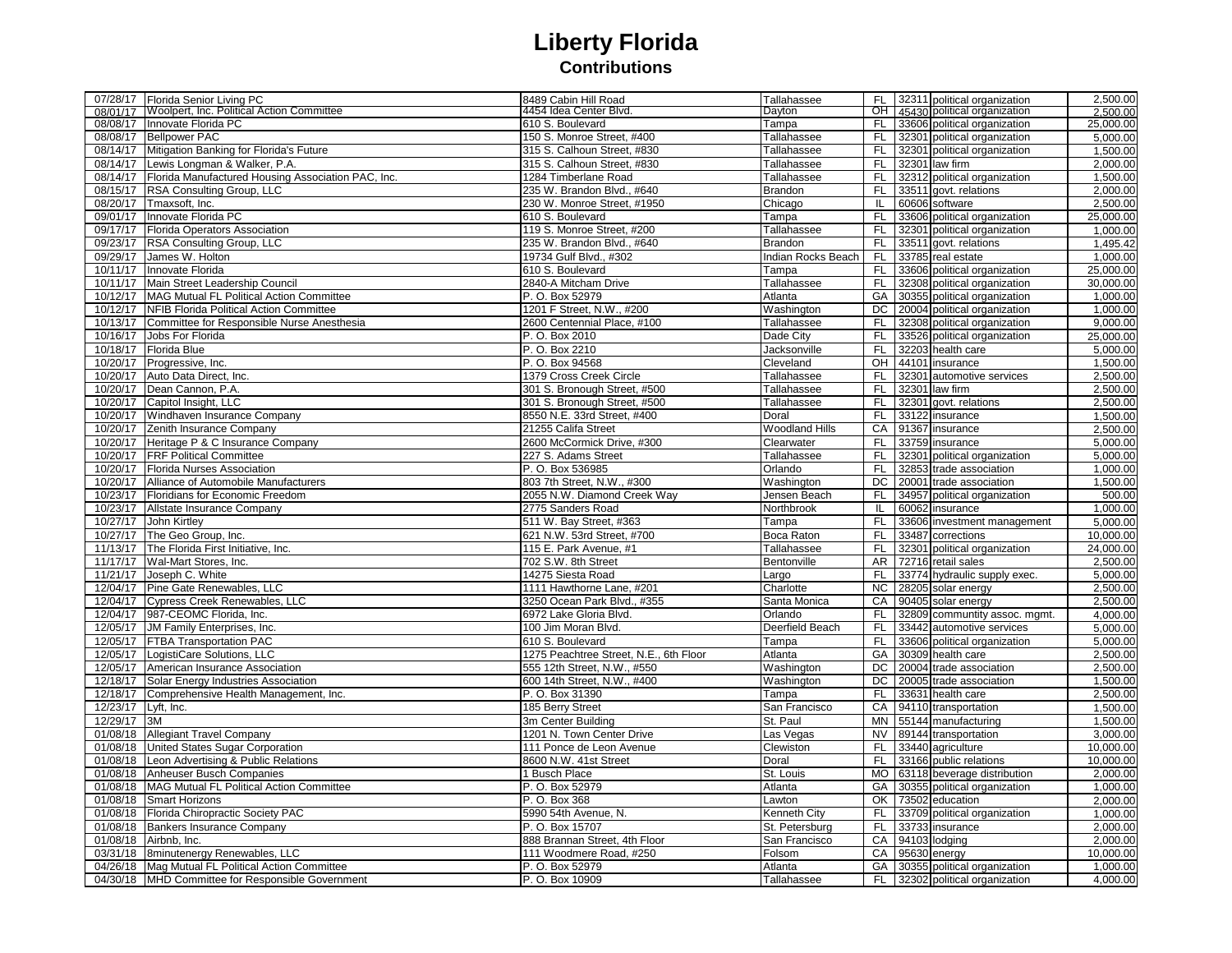|          | 04/30/18 The Geo Group, Inc.                                | 621 N.W. 53rd Street, #700          | Boca Raton           | FL.             |             | 33487 corrections               | 25,000.00 |
|----------|-------------------------------------------------------------|-------------------------------------|----------------------|-----------------|-------------|---------------------------------|-----------|
| 04/30/18 | Lyft, Inc.                                                  | 185 Berry Street                    | San Francisco        | CA              |             | 94110 transportation            | 5,000.00  |
|          | 05/02/18 Committee of Florida Agents                        | 8489 Cabin Hill Road                | Tallahassee          | FL              |             | 32311 political organization    | 5,000.00  |
|          | 05/09/18 Michael Mikurak                                    | 6329 Pasadena Point Blvd., S.       | Gulfport             | F <sub>L</sub>  |             | 33707 retired                   | 1.000.00  |
| 05/09/18 | LLL Licensing, Inc.                                         | 6710 86th Avenue, N.                | <b>Pinellas Park</b> | <b>FL</b>       |             | 33782 education                 | 1,000.00  |
|          |                                                             | 8489 Cabin Hill Road                | Tallahassee          | <b>FL</b>       |             |                                 | 2,500.00  |
|          | 05/10/18   Floridians Associated to Insure Responsible Laws |                                     |                      |                 |             | 32311 political organization    |           |
|          | 05/10/18 Jerald Paul                                        | 9400 Myakka Drive                   | Venice               | FL              |             | 34293 attorney                  | 1,000.00  |
| 05/10/18 | Joseph Williams                                             | 1501 E. 2nd Avenue                  | Tampa                | <b>FL</b>       |             | 33605 construction              | 2,000.00  |
| 05/10/18 | William A. Brown Family Ltd. Partnership                    | P. O. Box 9127                      | Tampa                | FL              |             | 33674 real estate               | 500.00    |
| 05/10/18 | Johnathon M. Stanton                                        | 840 Sand Pine Drive, N.E.           | St. Petersburg       | <b>FL</b>       |             | 33703 construction exec.        | 1,000.00  |
| 05/10/18 | Alliance for Honest Government                              | 1006 Carlton Drive, #2              | Tallahassee          | FL              |             | 32301 political organization    | 2,500.00  |
| 05/10/18 | Families Against Mandatory Minimums                         | 1100 H. Street N.W., #1000          | Washington           | DC              |             | 20005 public policy             | 1,500.00  |
| 05/14/18 | American Safety Council, Inc.                               | 225 E. Robinson Street, #570        | Orlando              | <b>FL</b>       |             | 32801 driver education          | 5,000.00  |
| 05/21/18 | Capitol Alliance Group, Inc.                                | 106 E. College Avenue, #640         | Tallahassee          | <b>FL</b>       |             | 32301 govt. relations           | 1,000.00  |
|          | 05/21/18 FAIAPAC                                            | P.O. Box 12001                      | Tallahassee          | <b>FL</b>       |             | 32317 political organization    | 5,000.00  |
| 05/22/18 | JM Family Enterprises, Inc.                                 | 100 Jim Moran Blvd.                 | Deerfield Beach      | <b>FL</b>       |             | 33442 automotive services       | 5,000.00  |
| 05/23/18 | Heritage P & C Insurance Company                            | 2600 McCormick Drive, #300          | Clearwater           | <b>FL</b>       |             | 33759 insurance                 | 25,000.00 |
| 05/24/18 | Pinehill Capital Partners, Inc.                             | 1700 S. Macdill Avenue, #240        | Tampa                | <b>FL</b>       |             | 33629 financial services        | 1,000.00  |
| 05/24/18 | Florida Police Benevolent Association, Inc. Justice PAC     | 300 E. Brevard Street               | Tallahassee          | <b>FL</b>       |             | 32301 political organization    | 2,500.00  |
| 05/24/18 | FECI Holding Corp.                                          | 2855 LeJeune Road, 4th Floor        | <b>Coral Gables</b>  | FL.             |             | 33134 transportation            | 2,000.00  |
| 05/24/18 | <b>Amscot Corporation</b>                                   | 600 N. Westshore Blvd., #1200       | Tampa                | <b>FL</b>       |             | 33609 financial services        | 5,000.00  |
| 05/24/18 | Duke Energy Florida, LLC                                    | 400 S. Tryon Street                 | Charlotte            | <b>NC</b>       |             | 28202 utilities                 | 10,000.00 |
| 05/25/18 | Action for Behavorial Healthcare                            | 316 E. Park Avenue                  | Tallahassee          | <b>FL</b>       |             | 32301 political organization    | 1,000.00  |
| 05/25/18 | NBCUniversal Media, LLC                                     | 100 Universal City Plaza            | Universal City       | CA              |             | 91608 media                     | 2,500.00  |
| 05/30/18 | MCNA Health Care Holdings, LLC                              | 200 W. Cypress Creek Road, #500     | Fort Lauderdale      | <b>FL</b>       |             | 33309 health care               | 5,000.00  |
| 05/30/18 | Florida Prosperity Fund                                     | P. O. Box 10085                     | Tallahassee          | <b>FL</b>       |             | 32302 political organization    | 5,000.00  |
| 05/31/18 | Jobs For Florida                                            | P. O. Box 2010                      | Dade City            | FL              |             | 33526 political organization    | 10,000.00 |
|          | 05/31/18 Greg E. Lindberg                                   | 2222 Sedwick Road                   | Durham               | $\overline{NC}$ |             | 27713 financial services        | 10,000.00 |
| 05/31/18 | FCCI Services, Inc.                                         | 6300 University Parkway             | Sarasota             | <b>FL</b>       |             | 34240 insurance                 | 5,000.00  |
| 05/31/18 | West Central Florida Chamber Alliance                       | P. O. Box 11309                     | Tallahassee          | <b>FL</b>       |             | 32302 political organization    | 5,000.00  |
|          | 05/31/18 Florida Jobs PAC                                   | P. O. Box 11309                     | Tallahassee          | <b>FL</b>       |             | 32302 political organization    | 5,000.00  |
|          | 05/31/18   Florida Chamber of Commerce PAC                  | P. O. Box 11309                     | Tallahassee          | <b>FL</b>       |             | 32302 political organization    | 15,000.00 |
|          | 06/04/18 Florida Osteopathic Medicine PAC                   | 2544 Blairstone Pines Drive         |                      | <b>FL</b>       |             | 32301 political organization    | 1,000.00  |
|          |                                                             |                                     | Tallahassee          |                 |             |                                 |           |
| 06/11/18 | <b>Families Against Mandatory Minimums</b>                  | 1100 H. Street N.W., #1000          | Washington           | DC              |             | 20005 public policy             | 1,000.00  |
| 06/13/18 | Anheuser Busch Companies                                    | 1 Busch Place                       | Saint Louis          | <b>MO</b>       |             | 63118 beverage distribution     | 2,500.00  |
| 06/13/18 | RAI Services Company                                        | P. O. Box 464                       | Winston-Salem        | <b>NC</b>       |             | 27102 tobacco                   | 5,000.00  |
| 06/14/18 | The Doctors Company Florida PAC                             | P. O. Box 2900                      | Napa                 | CA              |             | 94558 political organization    | 5,000.00  |
| 06/14/18 | Comprehensive Health Management, Inc.                       | P. O. Box 31390                     | Tampa                | <b>FL</b>       |             | 33631 health care               | 5,000.00  |
| 06/14/18 | Akerman, LLP                                                | 495 N. Keller Road, #300            | Maitland             | <b>FL</b>       |             | 32751 law firm                  | 3,000.00  |
| 06/19/18 | LEMA Construction & Developers, Inc.                        | 10001 16th Street, N.               | St. Petersburg       | <b>FL</b>       |             | 33716 construction              | 10,000.00 |
| 06/20/18 | Florida Transportation Builders Association                 | 1007 E. DeSoto Park Drive           | Tallahassee          | <b>FL</b>       |             | 32301 trade association         | 1,245.33  |
| 06/20/18 | FTBA Transportation PAC                                     | 610 S. Boulevard                    | Tampa                | <b>FL</b>       |             | 33606 political organization    | 5,000.00  |
|          | 06/20/18 Weekley Asphalt Paving, Inc.                       | 20701 Stirling Road                 | Pembroke Pines       | <b>FL</b>       |             | 33332 paving                    | 500.00    |
|          | 06/21/18 ABC of Florida Political Action Committee          | 3730 Coconut Creek Pkwy., #200      | Coconut Creek        | <b>FL</b>       |             | 33066 political organization    | 500.00    |
|          | 06/25/18 Working Together For Florida PAC                   | 133 Harbor Drive, S.                | Venice               | <b>FL</b>       |             | 34285 political organization    | 15,000.00 |
| 06/25/18 | Crouch Railway Consulting, LLC                              | 5115 Maryland Way, #225             | Brentwood            | $\overline{T}N$ |             | 37027 transportation consulting | 5,000.00  |
| 06/25/18 | Southern Gardens Citrus Holding Corporation                 | 111 Ponce de Leon Avenue            | Clewiston            | <b>FL</b>       |             | 33440 agriculture               | 5,000.00  |
| 06/25/18 | Marlin W. Hilliard Family Trust                             | 5500 Flaghole Road                  | Clewiston            | FL              | 33440 trust |                                 | 7,500.00  |
|          | 06/25/18 RIO-BAK Corporation                                | 12773 W. Forest Hill Blvd., #210    | Wellington           | FL.             |             | 33414 construction              | 5,000.00  |
| 06/25/18 | Florida Cargo Fresh, Inc.                                   | 5201 Blue Lagoon Drive, #200        | Miami                | <b>FL</b>       |             | 33126 transportation            | 15,000.00 |
| 06/25/18 | United States Sugar Corporation                             | 111 Ponce de Leon Avenue            | Clewiston            | <b>FL</b>       |             | 33440 agriculture               | 10,000.00 |
| 06/25/18 | RYAN Incorporated Southern                                  | 1700 S. Powerline Road, #H          | Deerfield Beach      | FL              |             | 33442 construction              | 5,000.00  |
|          | 06/26/18 AT&T Florida PAC                                   | 150 S. Monroe Street, #400          | Tallahassee          | F <sub>L</sub>  |             | 32301 political organization    | 2,000.00  |
| 06/27/18 | Property Casualty Insurers Association of America           | 8700 W. Byrn Mawr Avenue, #1200-S   | Chicago              | IL.             |             | 60631 trade association         | 9,000.00  |
| 06/27/18 | Government Employees Insurance Company                      | One Geico Plaza                     | Washington           | $\overline{DC}$ |             | 20076 insurance                 | 1,000.00  |
| 06/27/18 | American Insurance Association                              | 555 12th Street, N.W., #550         | Washington           | DC              |             | 20004 trade association         | 2,500.00  |
|          | 06/27/18 Allstate Insurance Company                         | 2775 Sanders Road                   | Northbrook           | IL              |             | 60062 insurance                 | 1,500.00  |
| 06/27/18 | Advance America                                             | 135 N. Church Street                | Spartanburg          | SC              |             | 29306 financial services        | 2,500.00  |
| 06/27/18 | <b>Entertainment Software Association</b>                   | 601 Massachuetts Avenue, N.W., #300 | Washington           | DC              |             | 20001 trade association         | 2,500.00  |
|          | 06/29/18 CEOMC Florida, Inc.                                | 7300 Park Street                    | Seminole             | FL.             |             | 33777 property management       | 5,000.00  |
|          |                                                             |                                     |                      |                 |             |                                 |           |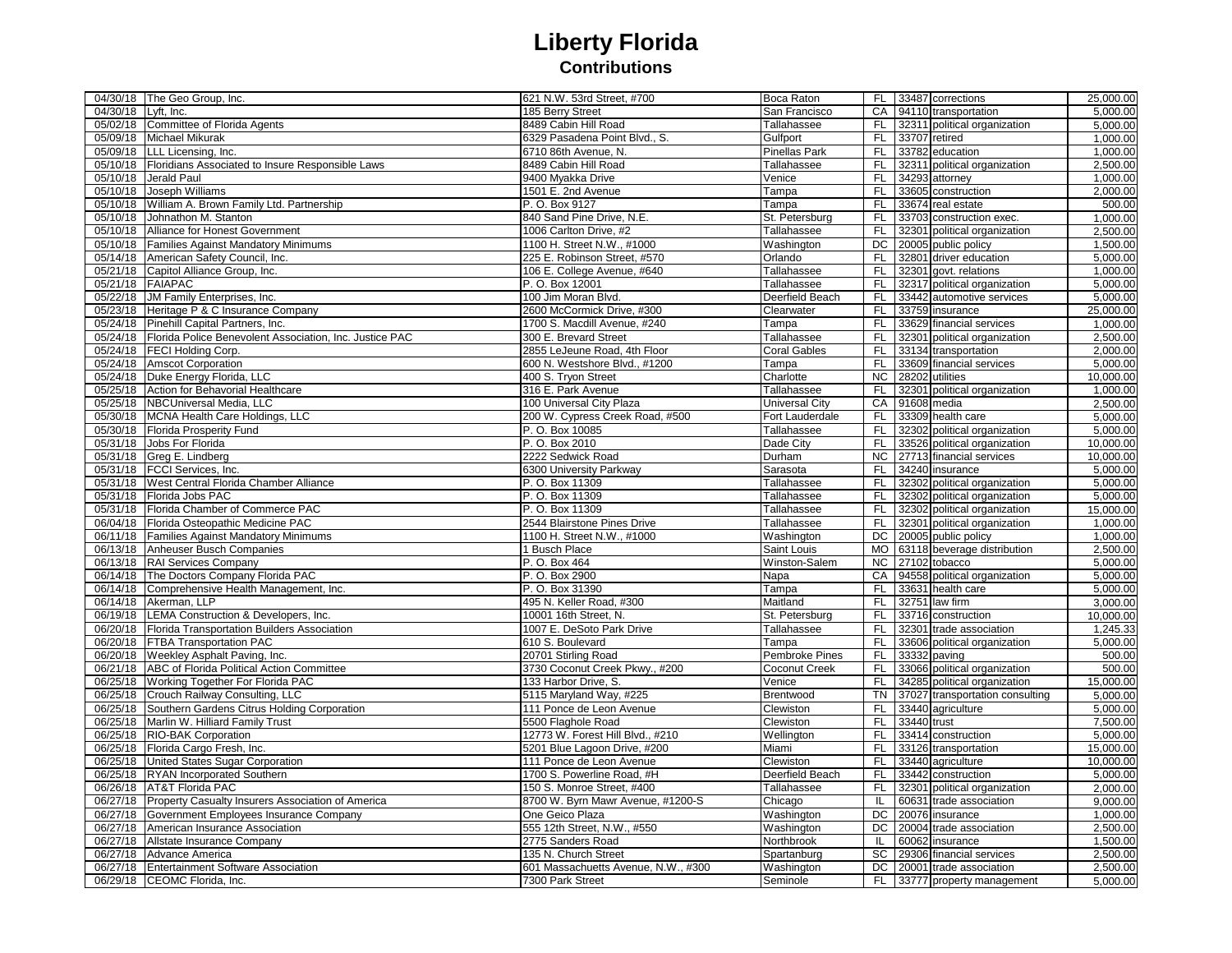|          | 06/29/18 Floridians For A Stronger Democracy                      | P.O. Box 10085                         | Tallahassee           | <b>FL</b>           |       | 32302 political organization | 10,000.00 |
|----------|-------------------------------------------------------------------|----------------------------------------|-----------------------|---------------------|-------|------------------------------|-----------|
|          | 07/10/18 Laura G. Smith                                           | 206 Ridgewood Avenue                   | Clewiston             | FL.                 |       | 33440 realtor                | 2,500.00  |
|          | 07/11/18 Apartment Political Action Committee                     | 105 E. Robinson Street, #301           | Orlando               | <b>FL</b>           |       | 32801 political organization | 2,500.00  |
|          | 07/11/18 Alkermes, Inc.                                           | 852 Winter Street                      | Waltham               | <b>MA</b>           |       | 2451 pharmaceuticals         | 2,500.00  |
|          | 07/13/18 Suncoast Political Action Committee                      | P. O. Box 1438                         | Tampa                 | <b>FL</b>           |       | 33601 political organization | 2,000.00  |
|          | 07/13/18 Pinch A Penny, Inc.                                      | P. O. Box 6025                         | Clearwater            | <b>FL</b>           |       | 33758 pool supplies          | 6,000.00  |
| 07/13/18 | General Motors Company PAC                                        | 25 Massachusetts Avenue, N.W., #400    | Washington            | DC                  |       | 20001 political organization | 2,500.00  |
| 07/18/18 | Local Business Advisory Council                                   | 400 Capital Circle, S.E., #18-223      | Tallahassee           | <b>FL</b>           |       | 32301 political organization | 10,000.00 |
| 07/23/18 | Privilege Underwriters, Inc.                                      | 44 S. Broadway, #301                   | <b>White Plains</b>   | <b>NY</b>           |       | 10601 insurance              | 5,000.00  |
| 07/24/18 | Sovereign Healthcare Disbursements, LLC                           | 5887 Glenridge Drive, #150             | Atlanta               | GA                  |       | 30328 healthcare             | 2,500.00  |
| 08/01/18 | Zenith Insurance Company                                          | 21255 Califa Street                    | <b>Woodland Hills</b> | CA                  |       | 91367 insurance              | 1,500.00  |
| 08/01/18 | Florida Manufactured Housing Assoc. PAC                           | 1284 Timberlane Road                   | Tallahassee           | FL.                 |       | 32312 political organization | 3,664.74  |
| 08/03/18 |                                                                   |                                        |                       | <b>FL</b>           |       |                              | 2,000.00  |
|          | <b>AT&amp;T South Florida PAC</b>                                 | 150 S. Monroe Street, #400             | Tallahassee           |                     |       | 32301 political organization |           |
| 08/03/18 | Alliance of Automobile Manufacturers                              | 803 7th Street, N.W., #300             | Washington            | DC                  |       | 20001 trade association      | 2,000.00  |
| 08/03/18 | Adams St. Advocates, LLC                                          | 205 S. Adams Street                    | Tallahassee           | FL                  |       | 32301 govt. relations        | 5,000.00  |
| 08/03/18 | Committee for Responsible Nurse Anesthesia                        | 2600 Centennial Place, #100            | Tallahassee           | FL                  |       | 32308 political organization | 5,000.00  |
| 08/03/18 | RaceTrac                                                          | P.O. Box 105035                        | Atlanta               | GA                  |       | 30348 fuel distributor       | 2,500.00  |
| 08/13/18 | American Council of Life Insurers PAC                             | 101 Constitution Avenue, N.W., #700    | Washington            | DC                  |       | 20001 political organization | 10,000.00 |
|          | 08/16/18 Florida Chamber of Commerce PAC                          | P. O. Box 11309                        | Tallahassee           | <b>FL</b>           |       | 32302 political organization | 6,000.00  |
| 08/22/18 | Disney Worldwide Services, Inc.                                   | 1375 Buena Vista Drive, N., #4th Floor | Lake Buena Vista      | <b>FL</b>           |       | 32830 entertainment          | 10,000.00 |
| 08/22/18 | Automated HealthCare Solutions, LLC                               | 1401 N.W. 136th Avenue, #400           | Sunrise               | <b>FL</b>           |       | 33323 health care            | 5,000.00  |
| 08/22/18 | Realtors Political Advocacy Committee                             | 7025 Augusta National Drive            | Orlando               | <b>FL</b>           |       | 32822 political organization | 1,000.00  |
| 08/22/18 | TECO Energy, Inc.                                                 | 702 N. Franklin Street                 | Tampa                 | <b>FL</b>           |       | 33602 utilities              | 5,000.00  |
| 08/30/18 | Zev Buffman                                                       | 207 Gulf Drive, S.                     | <b>Crystal Beach</b>  | FL                  |       | 34681 auditorium president   | 5,200.00  |
| 08/30/18 | LogistiCare Solutions, LLC                                        | 1275 Peachtree Street, N.E., 6th Floor | Atlanta               | GA                  |       | 30309 health care            | 5,000.00  |
| 09/06/18 | Brian J. Aungst, Jr.                                              | 1683 Midnight Pass Way                 | Clearwater            | FL                  |       | 33765 attorney               | 9,500.00  |
|          | 09/06/18 Genetech, Inc.                                           | 1 DNA Way, #MS36                       | San Francisco         | CA                  |       | 94080 biotech                | 2,500.00  |
| 09/06/18 | National Association of Insurance & Financial Advisors-Florida PC | 6004 Pickwick Road                     | Tallahassee           | <b>FL</b>           |       | 32309 political organization | 1,000.00  |
| 09/06/18 | Tower Hill Insurance Group, LLC                                   | P. O. Box 147018                       | Gainesville           | <b>FL</b>           |       | 32614 insurance              | 2,500.00  |
| 09/06/18 | T J Jerger MGA, LLC                                               | 7785 66th Street, N.                   | Pinellas Park         | <b>FL</b>           |       | 33781 insurance              | 100.00    |
| 09/06/18 | Committee of Florida Agents                                       | P. O. Box 13445                        | Tallahassee           | <b>FL</b>           |       | 32317 political organization | 3,000.00  |
| 09/06/18 | Asurion                                                           | P.O. Box 110656                        | Nashville             | <b>TN</b>           |       | 37222 insurance              | 2,500.00  |
|          | 09/06/18 American Traditions Insurance Company                    | 7785 66th Street, N.                   | Pinellas Park         | FL.                 |       | 33781 insurance              | 100.00    |
| 09/10/18 | Pharmaceutical Research & Manufacturers of America                | 950 F. Street, N.W., #3000             | Washington            | DC                  |       | 20004 pharmaceuticals        | 5,000.00  |
|          | 09/13/18 Frank L. Dame                                            | 407 Leeward Island                     | Clearwater            | FL.                 |       | 33767 aquarium executive     | 1,000.00  |
| 09/14/18 | United Parcel Service, Inc. PAC                                   | 55 Glenlake Parkway, N.E.              | Atlanta               | GA                  |       | 30328 political organization | 1,000.00  |
| 09/17/18 | <b>Smart Horizons</b>                                             | P. O. Box 368                          | Lawton                | $\overline{\alpha}$ |       | 73502 education              | 1,000.00  |
| 09/20/18 | Wal-Mart Stores, Inc.                                             | 702 S.W. 8th Street                    | Bentonville           | AR                  |       | 72716 retail sales           | 10,000.00 |
| 09/24/18 | David P. Yates                                                    | 4110 Grandchamp Circle                 | Palm Harbor           | <b>FL</b>           | 34685 | aquarium exec.               | 2,000.00  |
|          |                                                                   |                                        |                       |                     |       |                              | 100.00    |
| 09/24/18 | John L. Draheim                                                   | 224 Windward Island                    | Clearwater Beach      | <b>FL</b><br>FL     |       | 33767 retired                |           |
| 09/24/18 | <b>Direct Seafoods</b>                                            | 18395 Gulf Blvd., #204                 | <b>Indian Shores</b>  |                     |       | 33785 food distributor       | 1,000.00  |
| 09/24/18 | Island Way Grill, Inc.                                            | 18395 Gulf Blvd., #204                 | <b>Indian Shores</b>  | FL                  |       | 33785 restaurant             | 1,500.00  |
| 09/24/18 | Salt Rock Grill, Inc.                                             | 18395 Gulf Blvd., #204                 | <b>Indian Shores</b>  | <b>FL</b>           |       | 33785 restaurant             | 1,500.00  |
| 09/24/18 | Team Salt Rock, Inc.                                              | 18395 Gulf Blvd., #204                 | Indian Shores         | FL                  |       | 33785 restaurant             | 1,000.00  |
| 09/24/18 | 6445 4th Street North, LLC                                        | 18395 Gulf Blvd., #204                 | <b>Indian Shores</b>  | <b>FL</b>           |       | 33785 restaurant             | 500.00    |
| 09/24/18 | <b>Coastal Restaurant Service</b>                                 | 18395 Gulf Blvd., #204                 | <b>Indian Shores</b>  | <b>FL</b>           |       | 33785 restaurant             | 500.00    |
| 09/24/18 | Salt Rock Tavern, LLC                                             | 18395 Gulf Blvd., #204                 | <b>Indian Shores</b>  | <b>FL</b>           |       | 33785 restaurant             | 500.00    |
|          | 09/24/18   Bay Star Restaurant Group, Inc.                        | 18395 Gulf Blvd., #204                 | <b>Indian Shores</b>  | <b>FL</b>           |       | 33785 restaurant             | 500.00    |
| 09/24/18 | Bay Arbor Rumba, LLC                                              | 18395 Gulf Blvd., #204                 | <b>Indian Shores</b>  | FL                  |       | 33785 restaurant             | 500.00    |
| 09/24/18 | Marlin Darlin Grill of Belleair Bluffs, Inc.                      | 18395 Gulf Blvd., #204                 | <b>Indian Shores</b>  | <b>FL</b>           |       | 33785 restaurant             | 500.00    |
| 09/24/18 | Salt Cracker Grill, Inc.                                          | 18395 Gulf Blvd., #204                 | <b>Indian Shores</b>  | <b>FL</b>           |       | 33785 restaurant             | 500.00    |
|          | 09/24/18 Marina Cantina, LLC                                      | 18395 Gulf Blvd., #204                 | <b>Indian Shores</b>  | <b>FL</b>           | 33785 | restaurant                   | 500.00    |
| 09/24/18 | <b>Frank Chivas</b>                                               | 18395 Gulf Blvd., #204                 | <b>Indian Shores</b>  | <b>FL</b>           |       | 33785 restaurant             | 1,000.00  |
|          | 09/26/18 Palm Beach Kennel Club                                   | 1111 N. Congress Avenue                | West Palm Beach       | <b>FL</b>           |       | 33409 pari-mutuels           | 4,000.00  |
|          | 09/26/18 FTBA Transportation PAC                                  | 1007 E. Desoto Park Drive              | Tallahassee           | <b>FL</b>           |       | 32301 political organization | 5,000.00  |
|          | 09/26/18   Florida Surplus Lines Assn. SURPAC                     | 325 John Knox Road, #L103              | Tallahassee           | <b>FL</b>           |       | 32303 political organization | 2,500.00  |
|          | 09/26/18 National Vision, Inc.                                    | 2435 Commerce Avenue, #2200            | Duluth                | GA                  |       | 30096 health care            | 2,500.00  |
|          | 09/26/18 Herzog Contracting, Corp.                                | P. O. Box 1089                         | Saint Joseph          | MO.                 |       | 64502 construction           | 2,000.00  |
|          | 09/27/18   K.M.A. Sunbelt Trading Corp.                           | 3696 Ulmerton Road                     | Clearwater            | <b>FL</b>           |       | 33762 jewelry                | 2,500.00  |
|          | 09/28/18 Walt Disney Parks & Resorts U.S.                         | P. O. Box 10000                        | Lake Buena Vista      | FL.                 |       | 32830 entertainment          | 2,086.35  |
|          |                                                                   |                                        |                       |                     |       |                              |           |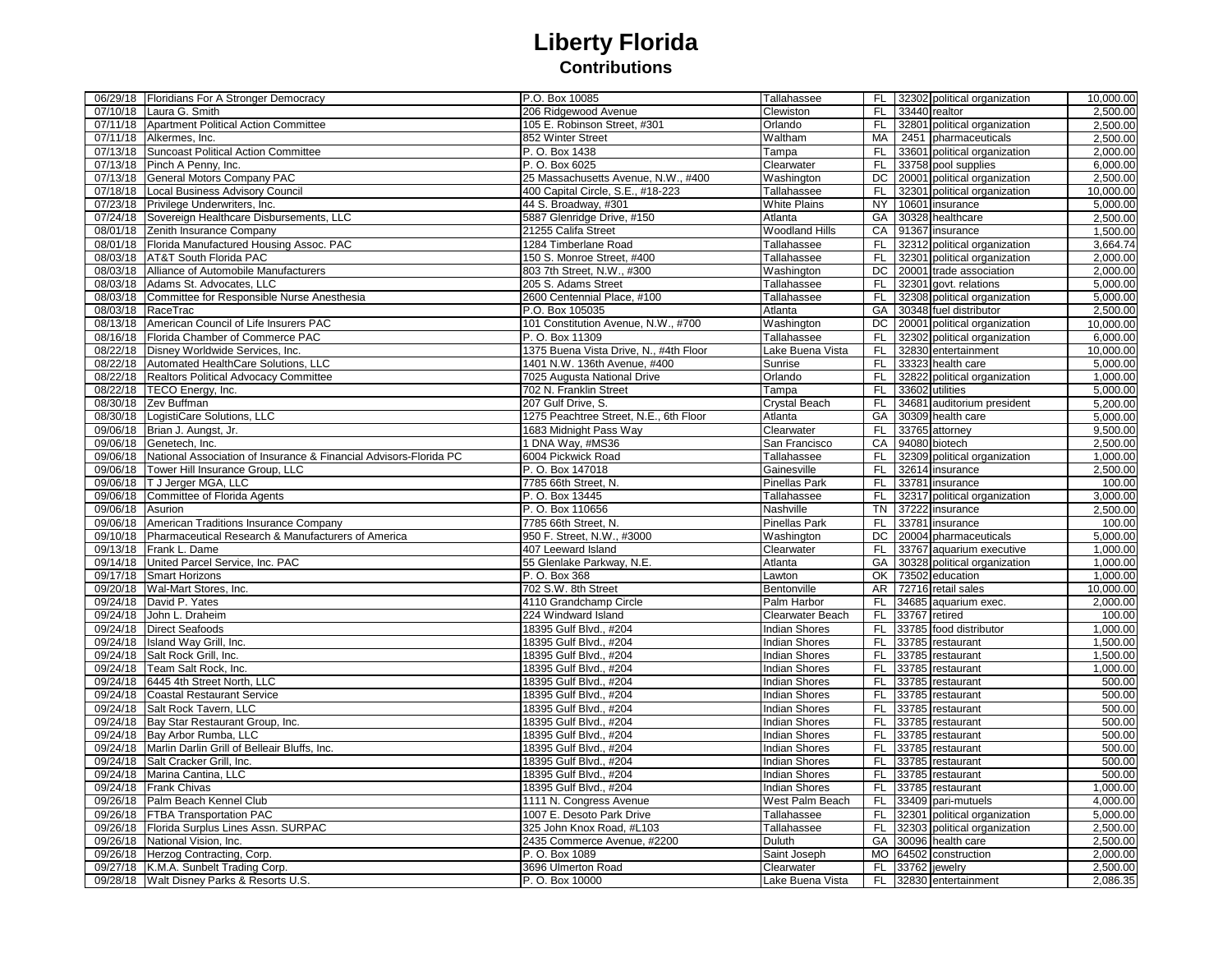|                  | 09/28/18 Disney Worldwide Services, Inc.                | 1375 Buena Vista Drive, N., #4th Floor          | Lake Buena Vista     | <b>FL</b> |            | 32830 entertainment          | 25,000.00 |
|------------------|---------------------------------------------------------|-------------------------------------------------|----------------------|-----------|------------|------------------------------|-----------|
|                  | 09/28/18 James B. Taylor                                | 6481 Weeping Willow Way                         | Tallahassee          | FL.       |            | 32311 auto data              | 1,500.00  |
|                  | 09/28/18 Committee for Responsible Nurse Anesthesia     | 2600 Centennial Place, #100                     | Tallahassee          | <b>FL</b> |            | 32308 political organization | 5,000.00  |
|                  | 09/28/18 World Vapor Expo                               | 1825 Ponce de Leon Blvd.                        | <b>Coral Gables</b>  | FL.       |            | 33134 trade shows            | 1,000.00  |
|                  | 09/28/18   Total Eliquid and Coil                       | 101 Clearwater Largo Road, #1                   | Largo                | <b>FL</b> |            | 33770 e-cigarettes           | 2,550.00  |
|                  | 09/28/18 World Vapor Expo                               | 1825 Ponce de Leon Blvd.                        | Coral Gables         | FL.       |            | 33134 trade shows            | 500.00    |
|                  | 09/28/18 MM Vapor Café Winter Haven, LLC                | 1202 Tech Blvd., #202                           | Tampa                | FL        | 33619 café |                              | 500.00    |
|                  | 09/28/18 Moon Mountain, LLC                             | 1202 Tech Blvd., #202                           | Tampa                | FL        |            | 33619 e-cigarettes           | 500.00    |
|                  | 09/28/18 Florida Restaurant & Lodging Assoc. PAC        | P. O. Box 1779                                  | Tallahassee          | <b>FL</b> |            | 32302 political organization | 2,500.00  |
|                  | 09/28/18 A Stronger Florida                             | 2640-A Mitcham Drive                            | Tallahassee          | <b>FL</b> |            | 32308 political organization | 5,000.00  |
| 09/29/18 FAIAPAC |                                                         | P.O. Box 12001                                  | Tallahassee          | FL        |            | 32317 political organization | 5,000.00  |
|                  |                                                         |                                                 |                      | FL.       |            |                              | 2,500.00  |
|                  | 10/03/18 Florida Right Solutions                        | 1103 Hays Street                                | Tallahassee          |           |            | 32301 political organization |           |
|                  | 10/03/18 Surterra Texas, LLC                            | 2113 Wells Branch Pkwy., #6100                  | Austin               | <b>TX</b> |            | 78728 health care            | 5,000.00  |
|                  | 10/04/18 Dermazone Solutions, Inc.                      | 2440 30th Avenue, N.                            | St. Petersburg       | <b>FL</b> |            | 33713 health care            | 1,000.00  |
|                  | 10/08/18 Brett A. Cunningham                            | 7625 N.W. 51st Drive                            | Gainesville          | FL        |            | 32653 engineer               | 125.00    |
|                  | 10/08/18 Jay Calhoun                                    | 509 58th Street                                 | Holmes Beach         | <b>FL</b> |            | 34217 engineer               | 500.00    |
|                  | 10/08/18   Florida Engineers Political Action Committee | P. O. Box 750                                   | Tallahassee          | <b>FL</b> |            | 32302 political organization | 1,625.00  |
|                  | 10/08/18 Johnson, Mirmiran & Thompson                   | 40 Wight Avenue                                 | <b>Hunt Valley</b>   | <b>MD</b> |            | 21030 engineering firm       | 250.00    |
|                  | 10/09/18 Starsky Robotics, Inc.                         | 1620 Folsom Street                              | San Francisco        | CA        |            | 94103 robotics               | 4,000.00  |
|                  | 10/10/18 The Geo Group, Inc.                            | 621 N.W. 53rd Street, #700                      | Boca Raton           | FL        |            | 33487 corrections            | 10,000.00 |
|                  | 10/12/18 LEMA Construction                              | 1631 Commerce Avenue, N.                        | Saint Petersburg     | <b>FL</b> |            | 33716 construction           | 5,000.00  |
|                  | 10/16/18 Enterprise Holdings, Inc. PAC                  | 600 Corporate Park Drive                        | St. Louis            | <b>MO</b> |            | 63105 political organization | 1,500.00  |
|                  | 10/16/18 American Traditions Insurance Company          | 7785 66th Street, N.                            | Pinellas Park        | FL.       |            | 33781 insurance              | 100.00    |
|                  | 10/16/18   T J Jerger MGA, LLC                          | 7785 66th Street, N.                            | <b>Pinellas Park</b> | FL        |            | 33781 insurance              | 100.00    |
|                  | 10/16/18 Joseph C. White                                | 14275 Siesta Road                               | Largo                | FL        |            | 33774 hydraulic supply exec. | 5,000.00  |
|                  | 10/19/18 HTNB Holdings Ltd. Political Action Commiittee | 715 Kirk Drive                                  | Kansas City          | <b>MO</b> |            | 64105 political organization | 5,000.00  |
|                  | 10/22/18 St. Johns Insurance Company, Inc.              | 6675 Westwood Blvd., #360                       | Orlando              | <b>FL</b> |            | 32821 insurance              | 750.00    |
|                  | 10/22/18 St. James Insurance Group                      | 6675 Westwood Blvd., #360                       | Orlando              | FL        |            | 32821 insurance              | 750.00    |
|                  | 10/22/18 Safepoint MGA, LLC                             | 12640 Telecom Drive                             | Temple Terrace       | <b>FL</b> |            | 33637 insurance              | 1,000.00  |
| 10/22/18         | GreenbergTraurig                                        | 8400 N.W. 36th Street, #400                     | Doral                | FL        |            | 33166 law firm               | 2,500.00  |
|                  | 10/24/18 Health Network One, Inc.                       | 2001 S. Andrews Avenue                          | Fort Lauderdale      | <b>FL</b> |            | 33316 health care            | 2,500.00  |
|                  | 10/24/18 Florida Physical Therapy Assoc. Inc PAC        | 800 N. Calhoun Street, #1A                      | Tallahassee          | FL        |            | 32303 political organization | 1,000.00  |
|                  | 10/25/18 William L. Edwards                             | 6090 Central Avenue                             | St. Petersburg       | <b>FL</b> |            | 33707 real estate executive  | 25,000.00 |
| 10/25/18         | Daniel R. Shouvlin                                      | 425 Buttonwood Lane                             |                      | <b>FL</b> |            | 33770 restaurateur           | 5,000.00  |
|                  |                                                         |                                                 | Largo                |           |            |                              |           |
|                  | 10/26/18 RMC Property Group                             | 8902 N. Dale Mabry Highway, #200                | Tampa                | <b>FL</b> |            | 33614 real estate            | 5,000.00  |
| 10/27/18         | American Pharmacy Cooperative, Inc.                     | P. O. Box 728                                   | Bessemer             | <b>AL</b> |            | 35021 pharmaceuticals        | 1,000.00  |
|                  | 10/29/18 NBCUniversal Media, LLC                        | 100 Universal City Plaza                        | Universal City       | CA        |            | 91608 media                  | 2,500.00  |
|                  | 10/29/18   Florida Insurance Council PAC                | 150 S. Monroe Street, #206                      | Tallahassee          | <b>FL</b> |            | 32301 political organization | 5,000.00  |
|                  | 10/30/18 GreenspoonMarder, LLP                          | 100 W. Cypress Creek Road, #700                 | Fort Lauderdale      | <b>FL</b> |            | 33309 law firm               | 2,500.00  |
|                  | 10/30/18 TrueCore Behavioral Solutions, LLC             | 3109 W. Dr. Martin Luther King Jr., Blvd., #650 | Tampa                | <b>FL</b> |            | 33607 health care            | 5,000.00  |
|                  | 10/30/18 RAI Services Company                           | P. O. Box 464                                   | Winston-Salem        | <b>NC</b> |            | 27102 tobacco                | 5,000.00  |
|                  | 10/31/18   Florida Surplus Lines Assn. SURPAC           | 325 John Knox Road, #L103                       | Tallahassee          | <b>FL</b> |            | 32303 political organization | 5,000.00  |
|                  | 10/31/18 Florida State Oriental Medical Assn.           | P.O. Box 10066                                  | <b>Bradenton</b>     | <b>FL</b> |            | 34282 trade association      | 2,000.00  |
|                  | 11/01/18 HCM Global Technologies, LLC                   | 628 Cleveland Street, #811                      | Clearwater           | <b>FL</b> |            | 33755 i.t. consulting        | 5,000.00  |
|                  | 11/01/18 Florida Pharmacist Political Committee         | 610 N. Adams Street                             | Tallahassee          | FL.       |            | 32301 political organization | 10,000.00 |
|                  | 11/01/18 Committee for Innovative Government            | 502 E. 11th Street, #300                        | Austin               | <b>TX</b> |            | 78701 political organization | 5,000.00  |
|                  | 11/01/18 Third Lake Capital, LLC                        | 1600 E. 8th Avenue, A-208                       | Tampa                | <b>FL</b> |            | 33605 investment management  | 7,500.00  |
|                  | 11/07/18 Amscot Corporation                             | 600 N. Westshore Blvd., #1200                   | Tampa                | FL        |            | 33609 financial services     | 2,500.00  |
|                  | 01/07/19 Accountable Government                         | 2640-A Mitcham Drive                            | Tallahassee          | FL.       |            | 32308 political organization | 1,157.61  |
|                  | 01/14/19 Cargor VI - Buckeye 929, LC                    | 1651 Whitfield Avenue, #200                     | Sarasota             | <b>FL</b> |            | 34243 real estate            | 10,000.00 |
|                  | 01/14/19 Florida Surplus Lines Assn. SURPAC, Inc.       | 325 John Knox Road, #L103                       | Tallahassee          | <b>FL</b> |            | 32303 political organization | 2,500.00  |
|                  | 01/26/19 Pinpoint Results, LLC                          | 150 S. Monroe Street, #303                      | Tallahassee          | <b>FL</b> |            | 32301 govt. affairs          | 1,000.00  |
|                  | 02/20/19 Nuka Enterprises, LLC                          | 9690 Dallas Street, #B                          | Henderson            | CO        |            | 80640 health care            | 10,000.00 |
| 02/20/19         | The Geo Group, Inc.                                     | 621 N.W. 53rd Street, #700                      | Boca Raton           | <b>FL</b> |            | 33487 corrections            | 10,000.00 |
| 02/20/19         | Florida Assn. of Health Plans PC                        | P. O. Box 10748                                 | Tallahassee          | FL        |            | 32302 political organization | 2,500.00  |
| 02/20/19         | Jacksonville Kennel Club, Inc.                          | P. O. Box 959                                   | Orange Park          | FL        |            | 32067 entertainment          | 5,000.00  |
|                  | 02/27/19 Venture PAC                                    |                                                 | Tallahassee          | <b>FL</b> |            |                              | 2,500.00  |
|                  |                                                         | 1400 Village Square Blvd., #3-251               |                      |           |            | 32312 political organization |           |
| 02/27/19         | Lema Construction                                       | 1631 Commerce Avenue, N.                        | St. Petersburg       | <b>FL</b> |            | 33716 construction           | 10,000.00 |
|                  | 03/04/19 LogistiCare Solutions, LLC                     | 1275 Peachtree Street, N.E., 6th Floor          | Atlanta              | GA        |            | 30309 health care            | 2,500.00  |
|                  | 03/04/19 Coalition of Affordable Housing Providers, PC  | 8489 Cabin Hill Road                            | Tallahassee          | <b>FL</b> |            | 32311 political organization | 1,000.00  |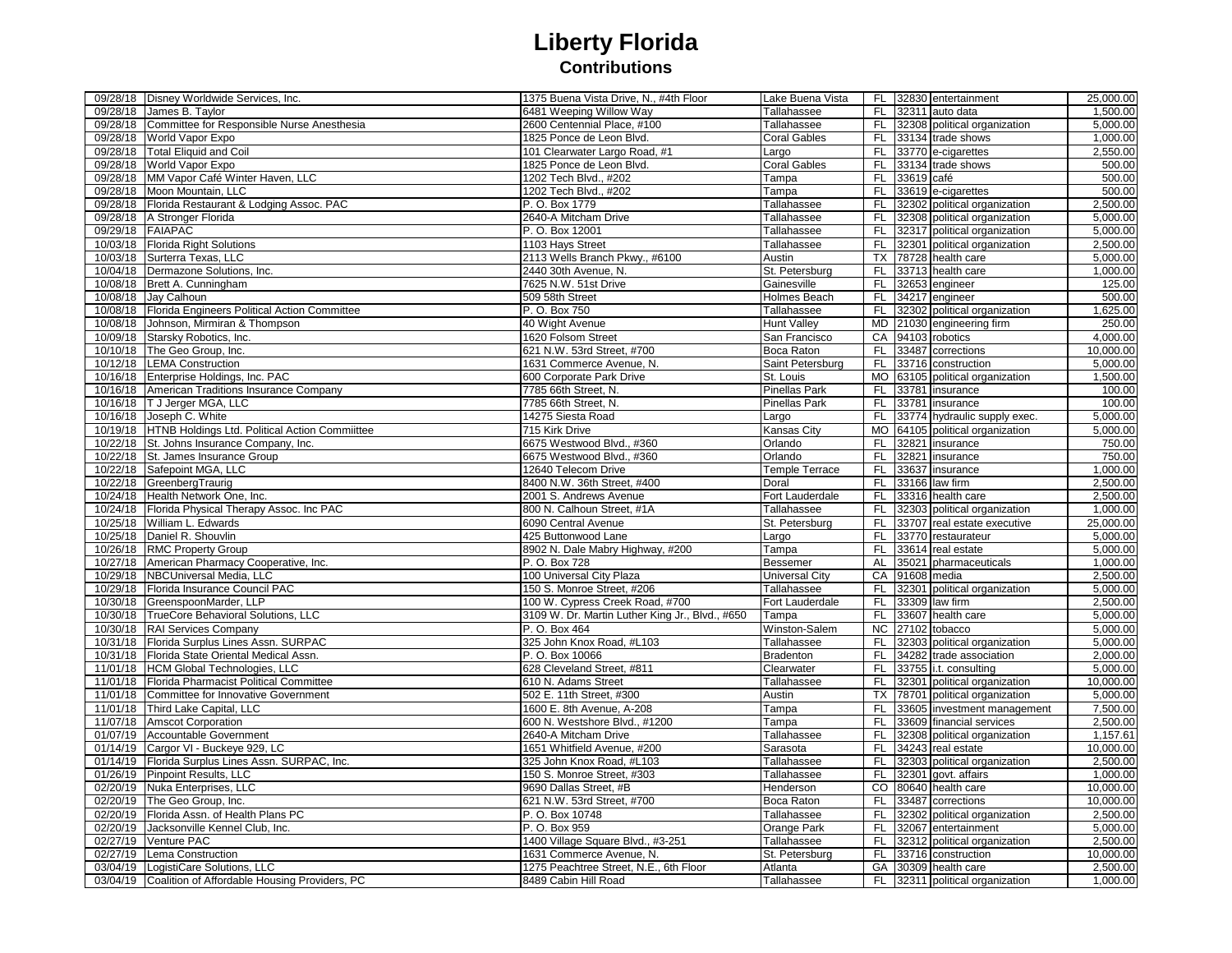|                       | 03/04/19 Gunster                                   | 777 S. Flagler Drive                                       | West Palm Beach               | FL.              | 33401 law firm                                  | 1,000.00            |
|-----------------------|----------------------------------------------------|------------------------------------------------------------|-------------------------------|------------------|-------------------------------------------------|---------------------|
| 03/04/19              | Edward E. Burr                                     | 7807 Baymeadows Road, E., #205                             | Jacksonville                  | <b>FL</b>        | 32256 real estate developer                     | 2,500.00            |
| 03/04/19              | Realtors Political Advocacy Committee              | 7025 Augusta National Drive                                | Orlando                       | <b>FL</b>        | 32822 political organization                    | 2,000.00            |
| 03/04/19              | ReviverMx, Inc.                                    | 4000 E. 3rd Avenue, #150                                   | <b>Foster City</b>            | CA               |                                                 | 2,500.00            |
| 03/04/19              |                                                    | 852 Winter Street                                          |                               | <b>MA</b>        | 94404 information technology                    |                     |
|                       | Alkermes, Inc.                                     |                                                            | Waltham                       |                  | 02451 pharmaceuticals                           | 2,500.00            |
|                       | 03/04/19 IWPharmacy                                | P.O. Box 338                                               | Methuen                       | <b>MA</b>        | 01844 pharmacy                                  | 2,500.00            |
|                       | 03/04/19 Rodolfo Ciccarello                        | 1660 E. Lake Drive                                         | Tarpon Springs                | F <sub>L</sub>   | 34688 retired                                   | 2,000.00            |
| 03/04/19              | Curio Holdings, LLC                                | 5 W. Aylesbury Road                                        | Timonium                      | <b>MD</b>        | 21093 pharmaceuticals                           | 2,500.00            |
| 03/04/19              | Jetro Cash and Carry Enterprises, LLC              | 15-24 132nd Street                                         | <b>College Point</b>          | <b>NY</b>        | 11356 grocery                                   | 1,000.00            |
| 03/04/19              | Allegiant Air, LLC                                 | 1201 N. Town Center Drive                                  | Las Vegas                     | <b>NV</b>        | 89144 transportation                            | 2,500.00            |
|                       | 03/16/19 Uber Technologies, Inc.                   | 182 Howard Street, #8                                      | San Francisco                 | CA               | 94105 transportation                            | 25,000.00           |
| 06/11/19              | The Guardian Life Insurance Company of America PAC | 7 Hanover Square                                           | New York                      | NY               | 10004 political organization                    | 1,000.00            |
| 07/17/19              | FTBA Transportation PAC                            | 610 S. Boulevard                                           | Tampa                         | <b>FL</b>        | 33606 political organization                    | 5,000.00            |
| 07/19/19              | Starsky Robotics, Inc.                             | 1620 Folsom Street                                         | San Francisco                 | CA               | 94103 robotics                                  | 3,000.00            |
| $\overline{07/25}/19$ | GrayRobinson, P.A., Florida PAC                    | 301 E. Pine Street, #1400                                  | Orlando                       | FL               | 32801 political organization                    | 1,000.00            |
| 07/29/19              | Thomas J. Griffin                                  | 2994 Elbib Drive                                           | Saint Cloud                   | <b>FL</b>        | 34772 non-profit exec.                          | 1,000.00            |
| 07/30/19              | Florida Psychological Association                  | 408 Office Plaza Drive                                     | Tallahassee                   | <b>FL</b>        | 32301 trade association                         | 2,500.00            |
| 08/06/19              | Florida Academy of Physician Assistants PAC        | 119 E. Park Avenue                                         | Tallahassee                   | <b>FL</b>        | 32301 political organization                    | 1,000.00            |
| 08/06/19              | Florida Internet & Television Association, Inc.    | 246 E. 6th Avenue, #100                                    | Tallahassee                   | <b>FL</b>        | 32303 trade association                         | 2,500.00            |
| 08/06/19              | Pinch A Penny, Inc.                                | P. O. Box 6025                                             | Clearwater                    | <b>FL</b>        | 33758 pool supplies                             | 2,500.00            |
|                       |                                                    |                                                            |                               |                  |                                                 |                     |
| 08/06/19              | Florida Operators Association                      | 119 S. Monroe Street, #200                                 | Tallahassee                   | <b>FL</b>        | 32301 political organization                    | 2,500.00            |
| 08/06/19              | Amscot Corporation                                 | 600 N. Westshore Blvd., #1200                              | Tampa                         | <b>FL</b>        | 33609 financial services                        | 2,500.00            |
| 08/06/19              | General Motors Company PAC                         | 25 Massachusetts Avenue, N.W., #400                        | Washington                    | $\overline{DC}$  | 20001 political organization                    | 2,500.00            |
| 08/08/19              | Dean Cannon, P.A.                                  | 301 S. Bronough Street, #500                               | Tallahassee                   | <b>FL</b>        | 32301 law firm                                  | 500.00              |
| 08/08/19              | Associated Industries of Florida PAC               | P.O. Box 10085                                             | Tallahassee                   | <b>FL</b>        | 32302 political organization                    | 1,000.00            |
| 08/08/19              | HCA North Florida Division and Good Government PAC | 101 N. Monroe Street, #801                                 | Tallahassee                   | FL               | 32301 political organization                    | 5,000.00            |
| 08/12/19              | Neutron Holdings, Inc. dba Lime                    | 85 2nd Street                                              | San Francisco                 | CA               | 94105 transportation                            | 5,000.00            |
| 08/14/19              | Florida Power & Light Company                      | 700 Universe Blvd.                                         | Juno Beach                    | FL               | 33408 energy                                    | 5,000.00            |
|                       | 08/26/19 Phares Nissley Risser III                 | 2865 Executive Drive                                       | Clearwater                    | <b>FL</b>        | 33762 petroleum exec.                           | 5,000.00            |
| 08/30/19              | Capitol Alliance Group, Inc.                       | 106 E. College Avenue, #640                                | Tallahassee                   | <b>FL</b>        | 32301 govt. affairs                             | 1,500.00            |
|                       | 08/31/19 Hewlett Packard Enterprise Co.            | 3000 Hanover Street                                        | Palo Alto                     | CA               | 94304 information technology                    | 500.00              |
|                       | 09/23/19 Deco Bike, LLC                            |                                                            |                               |                  |                                                 |                     |
|                       |                                                    |                                                            |                               | FL               |                                                 |                     |
|                       |                                                    | 41 N.E. 17th Terrace                                       | Miami                         |                  | 33132 transportation                            | 2,500.00            |
| 09/23/19              | Deco Bike Miami, LLC                               | 41 N.E. 17th Terrace                                       | Miami                         | F <sub>L</sub>   | 33132 transportation                            | 2.500.00            |
| 09/27/19              | FirstService Residential, Inc.                     | 2950 N. 28th Terrace                                       | Hollywood                     | <b>FL</b>        | 33020 property management                       | 1,000.00            |
| 10/04/19              | <b>Comcast Financial Agency Corporation</b>        | 1701 JFK Blvd.                                             | Philadelphia                  | PA               | 19103 cable communications                      | 2,500.00            |
| 10/04/19              | Committee of Florida Agents                        | 8489 Cabin Hill Road                                       | Tallahassee                   | <b>FL</b>        | 32311 political organization                    | 10,000.00           |
| 10/18/19              | <b>Amscot Corporation</b>                          | 600 N. Westshore Blvd., #1200                              | Tampa                         | FL               | 33609 financial services                        | 500.00              |
| 10/29/19              | Brent W. Sembler                                   | 5858 Central Avenue                                        | St. Petersburg                | <b>FL</b>        | 33707 real estate                               | 5,000.00            |
| 10/30/19              | Duke Energy Florida, LLC                           | 400 S. Tryon Street                                        | Charlotte                     | <b>NC</b>        | 28202 utilities                                 | 1,500.00            |
| 11/18/19              | Realtors Political Advocacy Committee              | 7025 Augusta National Drive                                | Orlando                       | FL               | 32822 political organization                    | 1,000.00            |
| 11/20/19              | Cabrillo Coastal General Insurance                 | P.O. Box 357965                                            | Gainesville                   | <b>FL</b>        | 32635 property insurance                        | 5,000.00            |
| 11/25/19              | Expedia, Inc.                                      | 5000 W. Kearney Street                                     | Springfield                   | <b>MO</b>        | 65803 travel services                           | 3,400.00            |
| 11/25/19              | The Geo Group, Inc.                                | 4955 Technology Way                                        | <b>Boca Raton</b>             | <b>FL</b>        | 33431 corrections                               | 5,000.00            |
| 12/09/19              | Florida Blue                                       | P. O. Box 2210                                             | Jacksonville                  | <b>FL</b>        | 32203 insurance                                 | 5,000.00            |
| 12/09/19              | Sprint                                             | P. O. Box 63670                                            | Phoenix                       | AZ               | 85082 telecommunications                        | 1,000.00            |
| 12/09/19              | Allegiant Air, LLC                                 | 1201 N. Town Center Drive                                  | Las Vegas                     | <b>NV</b>        | 89144 transportation                            | 2,000.00            |
| 12/10/19              | Lisa Miller & Associates, LLC                      | 331 N. Monroe Street                                       | Tallahassee                   | <b>FL</b>        | 32301 government affairs                        | 500.00              |
|                       | 12/10/19 Paul Davis Restoration                    | 3499 N.W. 97th Blvd., #10                                  | Gainesville                   | FL               | 32606 water damage restoration                  | 5,000.00            |
|                       | 12/10/19 Ygrene Energy Fund, Inc.                  | 2100 S. McDowell Blvd.                                     | Petaluma                      | CA               | 94954 financial services                        | 5,000.00            |
|                       |                                                    |                                                            |                               |                  |                                                 |                     |
| 12/12/19              | Charter Communications, Inc.                       | 12405 Powerscourt Drive                                    | St. Louis                     | MO               | 63131 communications                            | 10,000.00           |
| 12/17/19              | Sentry Insurance                                   | 1800 Deming Way, #400                                      | Middleton                     | WI               | 53562 insurance                                 | 2,000.00            |
|                       | 12/20/19 FTBA Transportation PAC                   | 610 S. Boulevard                                           | Tampa                         | FL               | 33606 political organization                    | 5,000.00            |
| 12/23/19              | JM Family Enterprises, Inc.                        | 100 Jim Moran Blvd.                                        | Deerfield Beach               | FL               | 33442 automotive services                       | 5,000.00            |
| 01/06/20              | Innovate Florida                                   | 610 S. Boulevard                                           | Tampa                         | FL               | 33606 political organization                    | 10,000.00           |
| 01/07/20              | Firefly                                            | 488 8th Street                                             | San Francisco                 | CA               | 94103 advertising                               | 5,000.00            |
| 01/08/20              | HNTB Holdings Ltd. PAC                             | 715 Kirk Drive                                             | Kansas City                   | <b>MO</b>        | 64105 political organization                    | 10,000.00           |
| 01/08/20              | GrayRobinson, P.A., Florida PAC                    | 301 E. Pine Street, #1400                                  | Orlando                       | <b>FL</b>        | 32801 political organization                    | 6,000.00            |
| 01/08/20              | Roy Dean Cannon                                    | 421 Meridian Place                                         | Tallahassee                   | <b>FL</b>        | 32303 attorney                                  | 1,000.00            |
| 01/10/20              | Venture PAC<br>01/13/20 James D. Albert            | 1400 Village Square Blvd., #3-251<br>355 15th Avenue, N.E. | Tallahassee<br>St. Petersburg | <b>FL</b><br>FL. | 32312 political organization<br>33704 insurance | 10,000.00<br>850.00 |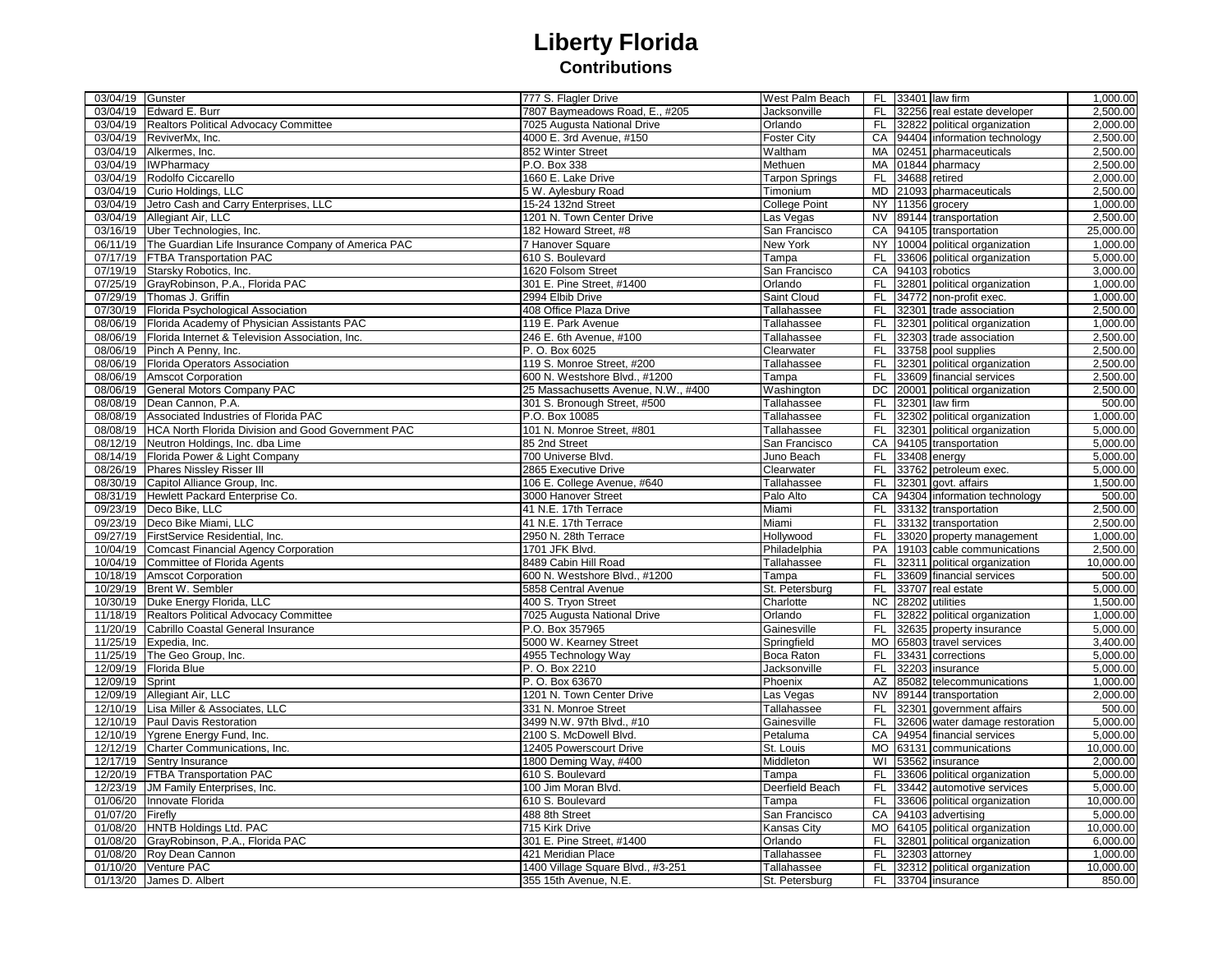|                      | 01/13/20 Trevor Burgess                                    | 100 1st Avenue, N.                          | St. Petersburg                | FL.                    |             | 33701 insurance                 | 1,650.00              |
|----------------------|------------------------------------------------------------|---------------------------------------------|-------------------------------|------------------------|-------------|---------------------------------|-----------------------|
| 01/13/20             | Bankers Insurance Company                                  | P.O. Box 15707                              | St. Petersburg                | <b>FL</b>              |             | 33733 insurance                 | 1,500.00              |
| 01/13/20             | Heritage MGA, LLC                                          | 2600 McCormick Drive, #300                  | Clearwater                    | <b>FL</b>              |             | 33759 insurance                 | 2,500.00              |
|                      |                                                            |                                             |                               | FL                     |             |                                 |                       |
| 01/13/20             | Team Focus Insurance Group, LLC                            | 1300 Sawgrass Corporate Parkway, #300       | Sunrise                       | CA                     |             | 33323 insurance                 | 1,500.00<br>10,000.00 |
| 01/13/20             | Lyft, Inc.                                                 | 185 Berry Street, #5000                     | San Francisco                 |                        |             | 94107 transportation            |                       |
|                      | 01/13/20 ChargePoint, Inc.                                 | 254 E. Hacienda Avenue                      | Campbell                      | CA                     |             | 95008 vehicle charging stations | 1,000.00              |
|                      | 01/13/20 Wholesale & Specialty Insurance Association       | 4131 N. Mulberry Drive, #200                | Kansas City                   | <b>MO</b>              |             | 64116 insurance                 | 2,500.00              |
| 01/13/20             | Florida Peninsula Insurance Company                        | 903 N.W. 65th Street, #200                  | Boca Raton                    | FL                     |             | 33487 insurance                 | 5,000.00              |
| 01/13/20             | Florida Jobs PAC                                           | P.O. Box 11309                              | Tallahassee                   | <b>FL</b>              |             | 32301 political organization    | 5,000.00              |
| 01/13/20             | Nationwide Mutual Insurance Company PAC                    | 1 Nationwide Plaza, #1-32-301               | Columbus                      | OH                     |             | 43215 political organization    | 500.00                |
| 01/13/20             | FSAA, PC                                                   | 204 S. Monroe Street                        | Tallahassee                   | <b>FL</b>              |             | 32301 political organization    | 500.00                |
| 01/13/20             | Fire Safe Florida PC, Inc.                                 | P.O. Box 11247                              | Tallahassee                   | <b>FL</b>              |             | 32302 political organization    | 1,000.00              |
| 01/13/20             | Asurion                                                    | P.O. Box 110656                             | Nashville                     | <b>TN</b>              |             | 37222 insurance                 | 3,000.00              |
| 01/13/20             | Disney Worldwide Services, Inc.                            | 1375 Buena Vista Drive, N., #4th Floor      | Lake Buena Vista              | <b>FL</b>              |             | 32830 entertainment             | 5,000.00              |
| 01/13/20             | American Builders Insurance Company                        | P.O. Box 723099                             | Atlanta                       | GA                     |             | 31139 insurance                 | 5,000.00              |
| 03/26/20             | FTBA Transportation PAC                                    | 610 S. Boulevard                            | Tampa                         | <b>FL</b>              |             | 33606 political organization    | 5,000.00              |
| 07/02/20             | Your Management, Inc.                                      | P.O. Box 2083                               | Dunedin                       | <b>FL</b>              |             | 33716 real estate management    | 20,000.00             |
| 07/09/20             | Joseph C. White                                            | 14275 Siesta Road                           | Largo                         | <b>FL</b>              |             | 33774 hydraulic supply exec.    | 15,000.00             |
| 08/28/20             | Florida Surplus Lines Assn. SURPAC, Inc.                   | 325 John Knox Road, #L103                   | Tallahassee                   | <b>FL</b>              |             | 32303 political organization    | 5,000.00              |
| 09/08/20             | The Doctors Company Florida PAC                            | 185 Greenwood Road                          | Napa                          | CA                     |             | 94558 political organization    | 5,000.00              |
|                      |                                                            |                                             |                               |                        |             |                                 |                       |
| 09/08/20             | Craig Duncan Insurance Agency, Inc.                        | 3428 Aspen Trail                            | Clearwater                    | <b>FL</b>              |             | 33761 insurance                 | 500.00                |
| 09/09/20             | Echelon Real Estate Services, LLC                          | 235 3rd St., S., #300                       | St. Petersburg                | FL.                    |             | 33701 real estate               | 500.00                |
| 09/09/20             | The Weatherford Partners, LLC                              | 100 N. Tampa St., #2320                     | Tampa                         | FL                     |             | 33602 investment management     | 5,000.00              |
| 09/10/20             | Lyft, Inc.                                                 | 185 Berry Street, #5000                     | San Francisco                 | CA                     |             | 94107 transportation            | 7,500.00              |
| 09/10/20             | Committee of Automotive Retailers PAC                      | 400 N. Meridian Street                      | Tallahassee                   | <b>FL</b>              |             | 32301 political organization    | 10,000.00             |
| 09/10/20             | Maher Chevorlet, Inc.                                      | 2901 34th Street, N.                        | St. Petersburg                | <b>FL</b>              |             | 33713 auto sales                | 5,000.00              |
| 09/11/20             | Third Lake Capital, LLC                                    | 1600 E. 8th Avenue, A-208                   | Tampa                         | FL                     |             | 33605 investment management     | 10,000.00             |
| 09/15/20             | Terrence J. McCarthy                                       | 5801 Ulmerton Road, #200                    | Clearwater                    | <b>FL</b>              |             | 33760 real estate developer     | 2,500.00              |
| 09/15/20             | James W. Holton                                            | 9800 4th Street, N., #200                   | St. Petersburg                | <b>FL</b>              |             | 33703 real estate               | 5,000.00              |
| 09/17/20             | Florida Roofing Sheet Metal & A/C Contractors PAC          | P.O. Box 4850                               | <b>Winter Park</b>            | <b>FL</b>              |             | 32793 political organization    | 500.00                |
| 09/21/20             | Duke Energy Florida, LLC                                   | 400 S. Tryon Street                         | Charlotte                     | $\overline{NC}$        |             | 28202 utilities                 | 2,500.00              |
|                      | 09/24/20 Peter H. Collins                                  | 2501 S. MacDill Avenue                      | Tampa                         | FL                     |             | 33629 finance                   | 2,500.00              |
| 09/24/20             | Florida Operators Association                              | 119 S. Monroe Street. #200                  | Tallahassee                   | F <sub>L</sub>         |             | 32301 political organization    | 2,000.00              |
| 09/24/20             | Curaleaf Florida, LLC                                      | 10720 Caribbean Blvd., #500                 | <b>Cutler Bay</b>             | <b>FL</b>              |             | 33189 cannabis                  | 1,000.00              |
| 09/24/20             | <b>Amscot Corporation</b>                                  | 600 N. Westshore Blvd., #1200               | Tampa                         | <b>FL</b>              |             | 33609 financial services        | 5,000.00              |
| 09/24/20             | Pinch A Penny, Inc.                                        | P.O. Box 6025                               | Clearwater                    | <b>FL</b>              |             | 33758 pool supplies             | 5,000.00              |
|                      |                                                            |                                             |                               |                        |             |                                 |                       |
|                      |                                                            |                                             |                               |                        |             |                                 |                       |
| 09/25/20             | Heffley & Associates                                       | P.O. Box 795                                | Tallahassee                   | <b>FL</b>              |             | 32302 government affairs        | 1,000.00              |
| 09/25/20             | Guidewell Group, Inc.                                      | P.O. Box 2210                               | Jacksonville                  | <b>FL</b>              |             | 32203 mutual holding company    | 5,000.00              |
| 09/25/20             | Florida Power & Light Company                              | 700 Universe Blvd.                          | Juno Beach                    | <b>FL</b>              |             | 33408 energy                    | 5,000.00              |
| 09/25/20             | Florida Power & Light Company                              | 700 Universe Blvd.                          | Juno Beach                    | FL                     |             | 33408 energy                    | 5,000.00              |
| 09/26/20             | Harrod Properties, Inc.                                    | 5550 W. Executive Drive, #550               | Tampa                         | <b>FL</b>              |             | 33609 commercial real estate    | 2,500.00              |
| 09/28/20             | Mid-Atlantic Finance Company                               | 4592 Ulmerton Road, #200                    | Clearwater                    | <b>FL</b>              |             | 33762 financial services        | 1,000.00              |
| 09/28/20             | <b>LEMA Construction</b>                                   | 1631 Commerce Avenue, N.                    | St. Petersburg                | <b>FL</b>              |             | 33716 construction              | 5,000.00              |
| 09/28/20             | Pinehill Capital Partners, Inc.                            | 1700 S. Macdill Avenue, #240                | Tampa                         | <b>FL</b>              |             | 33629 financial services        | 5,000.00              |
| 09/29/20             | The Geo Group, Inc.                                        | 4955 Technology Way                         | Boca Raton                    | FL.                    |             | 33431 corrections               | 10,000.00             |
| 09/29/20             | Associated Industries of Florida PAC                       | P.O. Box 10085                              | Tallahassee                   | <b>FL</b>              |             | 32302 political organization    | 5,000.00              |
| 09/30/20             | Your Management, Inc.                                      | P.O. Box 2083                               | Dunedin                       | <b>FL</b>              |             | 33716 real estate management    | 20,000.00             |
| 09/30/20             | MAG Mutual FL Political Action Committee                   | 3535 Piedmont Rd. N.E., #Bldg 14, 1000      | Atlanta                       | GA                     |             | 30355 political organization    | 5,000.00              |
|                      | 10/01/20 Eric Newman                                       | P.O. Box 2030                               | Tampa                         | <b>FL</b>              |             | 33601 cigar manufacturer        | 250.00                |
| 10/05/20             | FTA PAC, Inc.                                              | 350 E. College Avenue                       | Tallahassee                   | FL                     |             | 32301 political organization    | 5,000.00              |
|                      |                                                            |                                             |                               | <b>FL</b>              |             |                                 |                       |
| 10/05/20<br>10/06/20 | Brent W. Sembler<br>Centene Management Company, LLC        | 5858 Central Avenue<br>7700 Forsyth Blvd.   | St. Petersburg<br>St. Louis   | MO                     |             | 33707 real estate               | 10,000.00             |
|                      |                                                            |                                             |                               |                        |             | 63105 health care               | 10,000.00             |
|                      | 10/07/20 Joseph C. White                                   | 14275 Siesta Road                           | Largo                         | F <sub>L</sub>         |             | 33774 hydraulic supply exec.    | 24,000.00             |
| 10/07/20             | <b>Three Branches</b>                                      | 1103 Hays Street                            | Tallahassee                   | <b>FL</b>              |             | 32301 political organization    | 2,500.00              |
| 10/07/20             | Committee of Florida Agents                                | 1103 Hays Street                            | Tallahassee                   | <b>FL</b>              |             | 32301 political organization    | 5,000.00              |
| 10/14/20             | Fire Safe Florida PC, Inc.                                 | P.O. Box 11247                              | Tallahassee                   | <b>FL</b>              |             | 32302 political organization    | 2,000.00              |
| 10/14/20             | Tower Hill Insurance Group, LLC                            | P.O. Box 147018                             | Gainesville                   | <b>FL</b>              |             | 32614 insurance                 | 2,000.00              |
| 10/15/20             | Daniel M. Doyle Jr.                                        | 3 Stonegate Drive                           | <b>Belleair</b>               | <b>FL</b>              |             | 33756 printing                  | 10,000.00             |
| 10/15/20             | Daniel M. Doyle Revocable Trust<br>10/15/20 Trulieve, Inc. | 7 Stonegate Drive<br>24671 US Highway 19 N. | <b>Belleair</b><br>Clearwater | <b>FL</b><br><b>FL</b> | 33756 trust | 33763 cannabis                  | 10,000.00<br>5,000.00 |